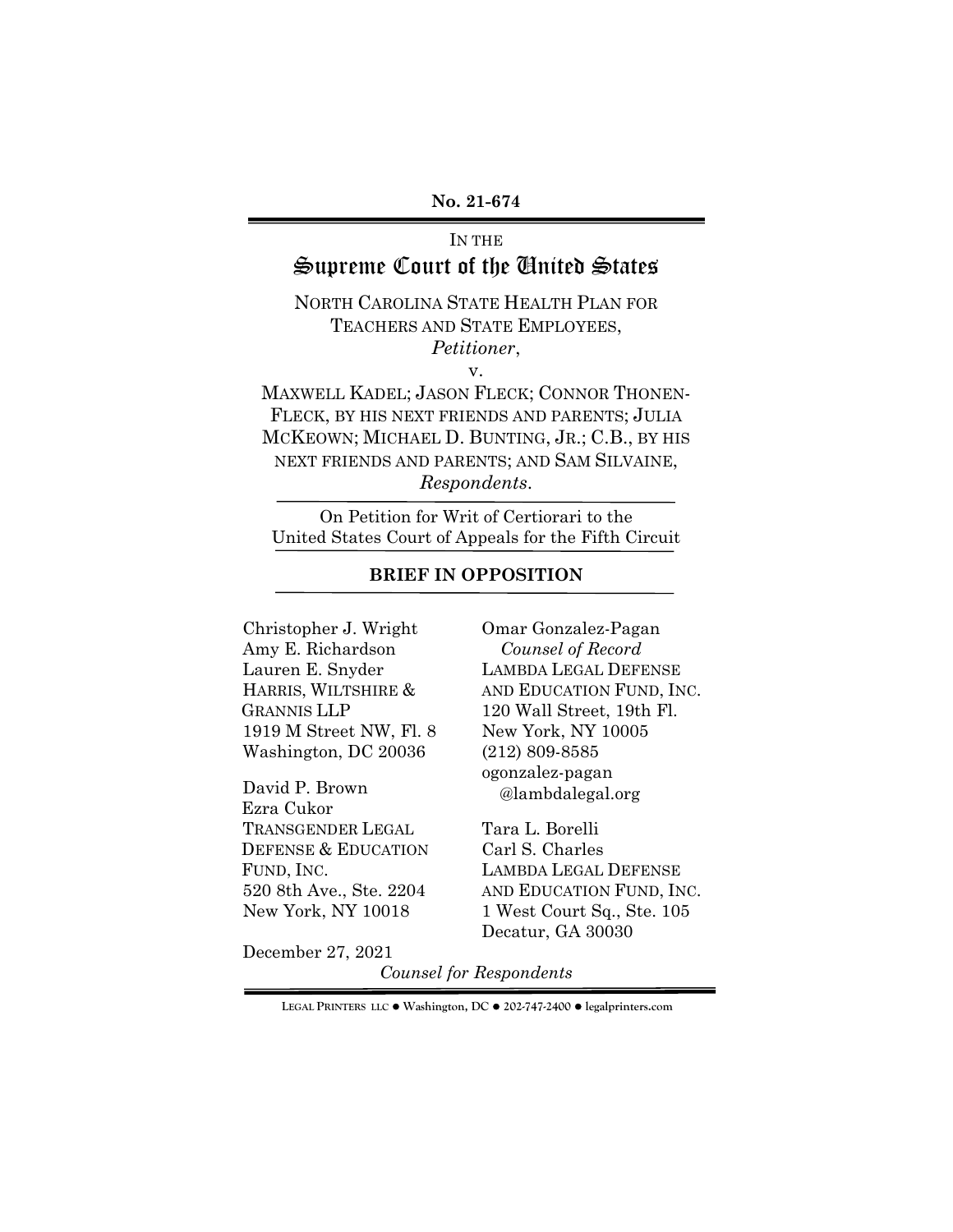#### **QUESTION PRESENTED**

<span id="page-1-0"></span>The health care nondiscrimination law, enacted as Section 1557 of the Patient Protection and Affordable Care Act ("ACA"), Pub. L. No. 111-148, 124 Stat. 119 (Mar. 23, 2010), prohibits discrimination on the basis of race, national origin, sex, age, and disability in "any health program or activity, any part of which is receiving Federal financial assistance." 42 U.S.C. § 18116(a).

The Civil Rights Remedies Equalization Act ("CRREA"), enacted as Section 1003 of the Rehabilitation Act Amendments of 1986, Pub. L. No. 99-506, 100 Stat. 1807 (Oct. 21, 1986), in turn provides that a State "shall not be immune under the Eleventh Amendment … from suit in Federal court" for violations of "the provisions of any other Federal statute prohibiting discrimination by recipients of Federal financial assistance." 42 U.S.C. § 2000d-7(a).

The question presented is:

Whether Petitioner, a state health care plan that receives Federal financial assistance, waived its sovereign immunity from a suit in Federal court alleging discrimination in violation of Section 1557 of the ACA by applying for, accepting, and receiving Federal financial assistance?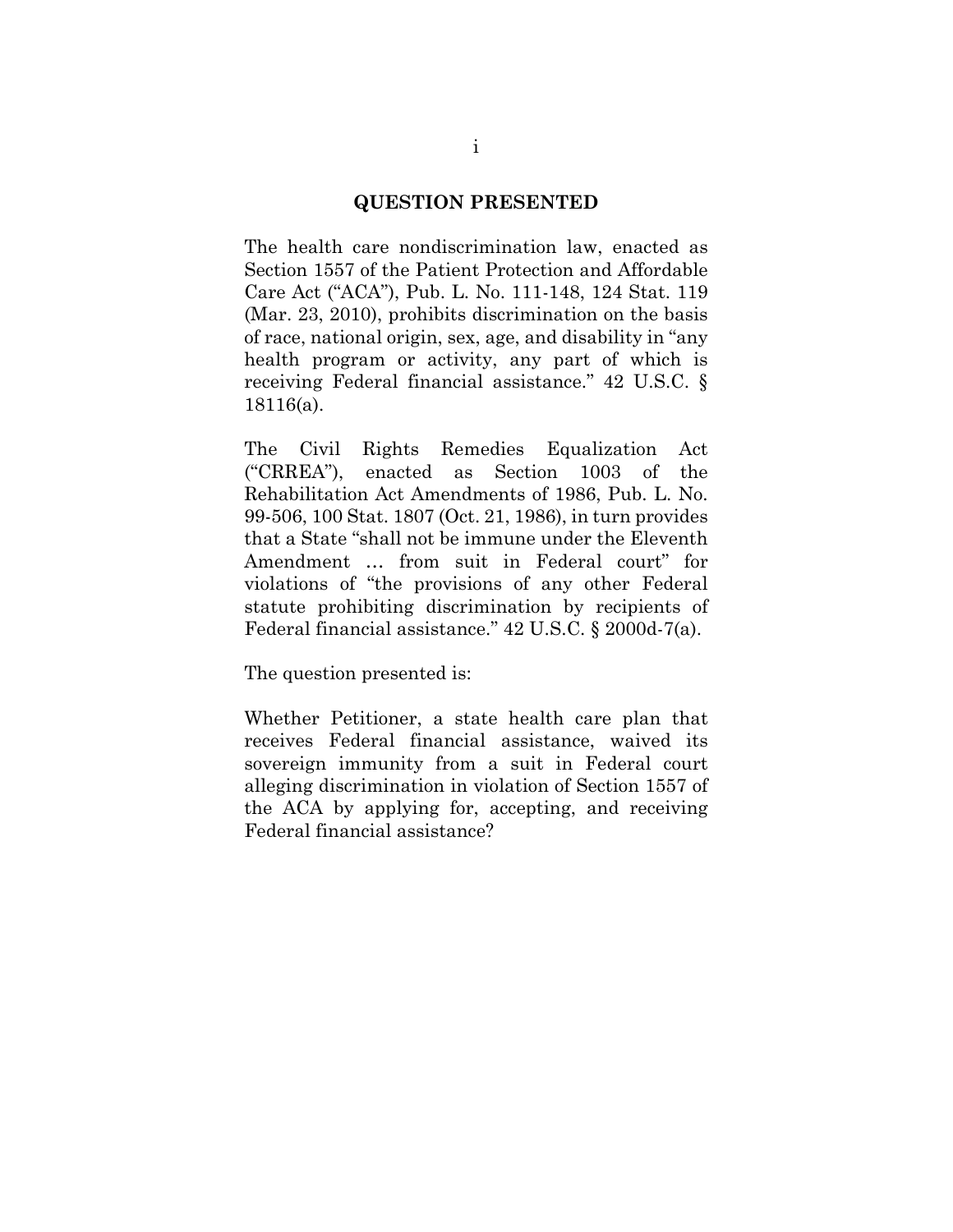#### **PARTIES TO THE PROCEEDING**

<span id="page-2-0"></span>Petitioner is the North Carolina State Health Plan for Teachers and State Employees ("State Health Plan" or "Plan"). The State Health Plan is a Defendant in the district court below and was the appellant in the Fourth Circuit.

Defendants in the district court below include: the State Health Plan, against which there are claims under the health care nondiscrimination law and Title VII of the Civil Rights Act of 1964, 42 U.S.C. § 2000e et seq.; Dale Folwell, in his official capacity as Treasurer of the State of North Carolina; Dee Jones, in her official the Executive Administrator of the State Health Plan; and the State of North Carolina, Department of Public Safety.

Respondents are Maxwell Kadel, Jason Fleck, Connor Thonen-Fleck, Julia McKeown, Michael D. Bunting, Jr., C.B., by his next friends and parents, and Sam Silvaine. Respondent Connor Thonen-Fleck, who as a minor initially sued by and through his next friends and parents, is now over 18 years of age and brings suit on his own behalf. Respondents are Plaintiffs in the district court below and were the appellees in the Fourth Circuit.

Respondents are joined in the district court below by Plaintiff Dana Caraway who asserts claims against the State Health Plan under the health care nondiscrimination law and Title VII.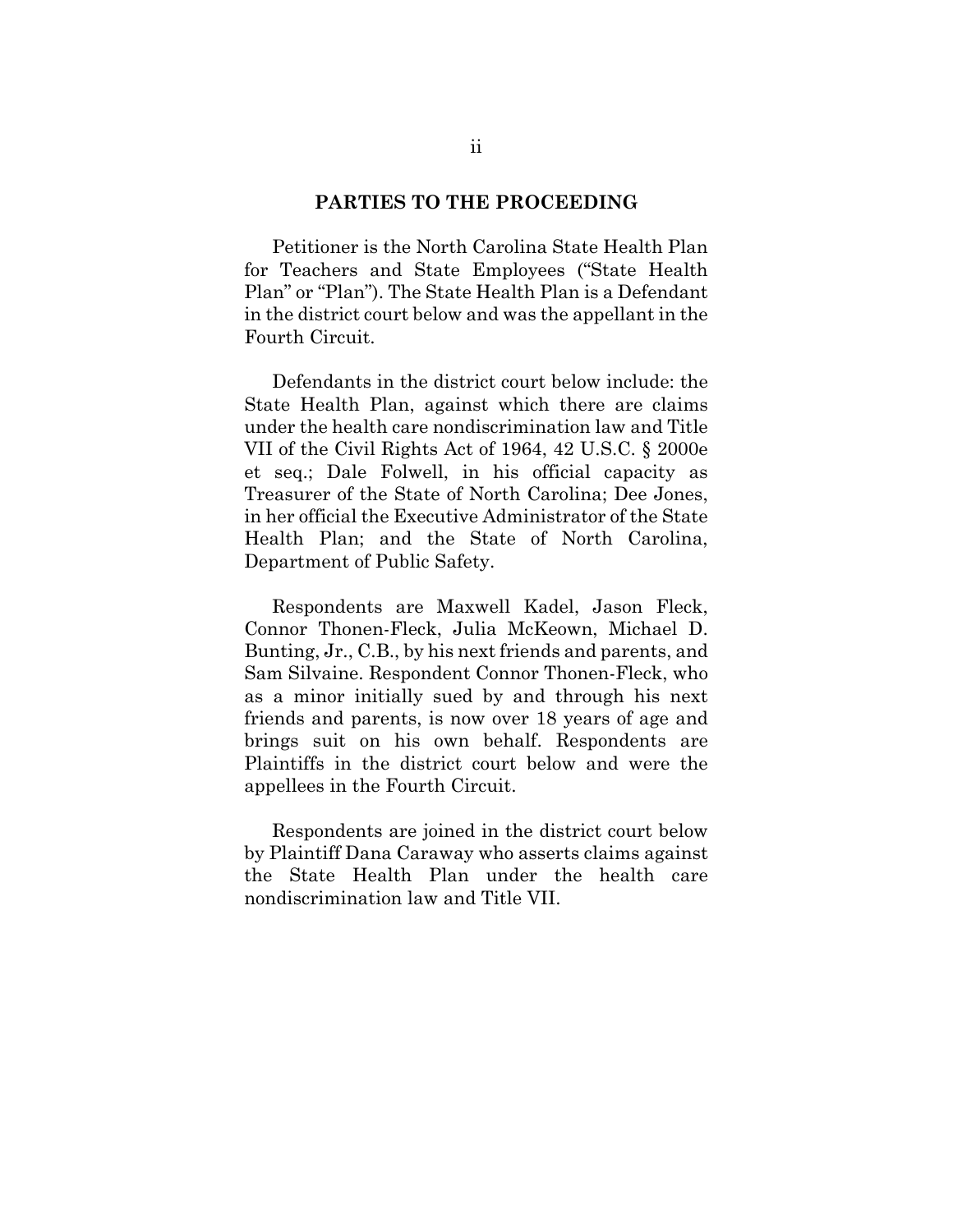# **TABLE OF CONTENTS**

# **Page**

<span id="page-3-0"></span>

| PARTIES TO THE PROCEEDING ii                                                                                                             |
|------------------------------------------------------------------------------------------------------------------------------------------|
|                                                                                                                                          |
|                                                                                                                                          |
|                                                                                                                                          |
|                                                                                                                                          |
| $\mathbf{A}$                                                                                                                             |
| <b>B.</b>                                                                                                                                |
| C.                                                                                                                                       |
| REASONS FOR DENYING THE PETITION 11                                                                                                      |
| The decision below was correctly decided12<br>$\mathsf{A}$                                                                               |
| <b>B.</b><br>No conflict exists among the lower courts17                                                                                 |
| C.                                                                                                                                       |
| D.<br>While the Fourth Circuit's decision is correct<br>and there is no conflict among the lower<br>courts, further percolation might be |
|                                                                                                                                          |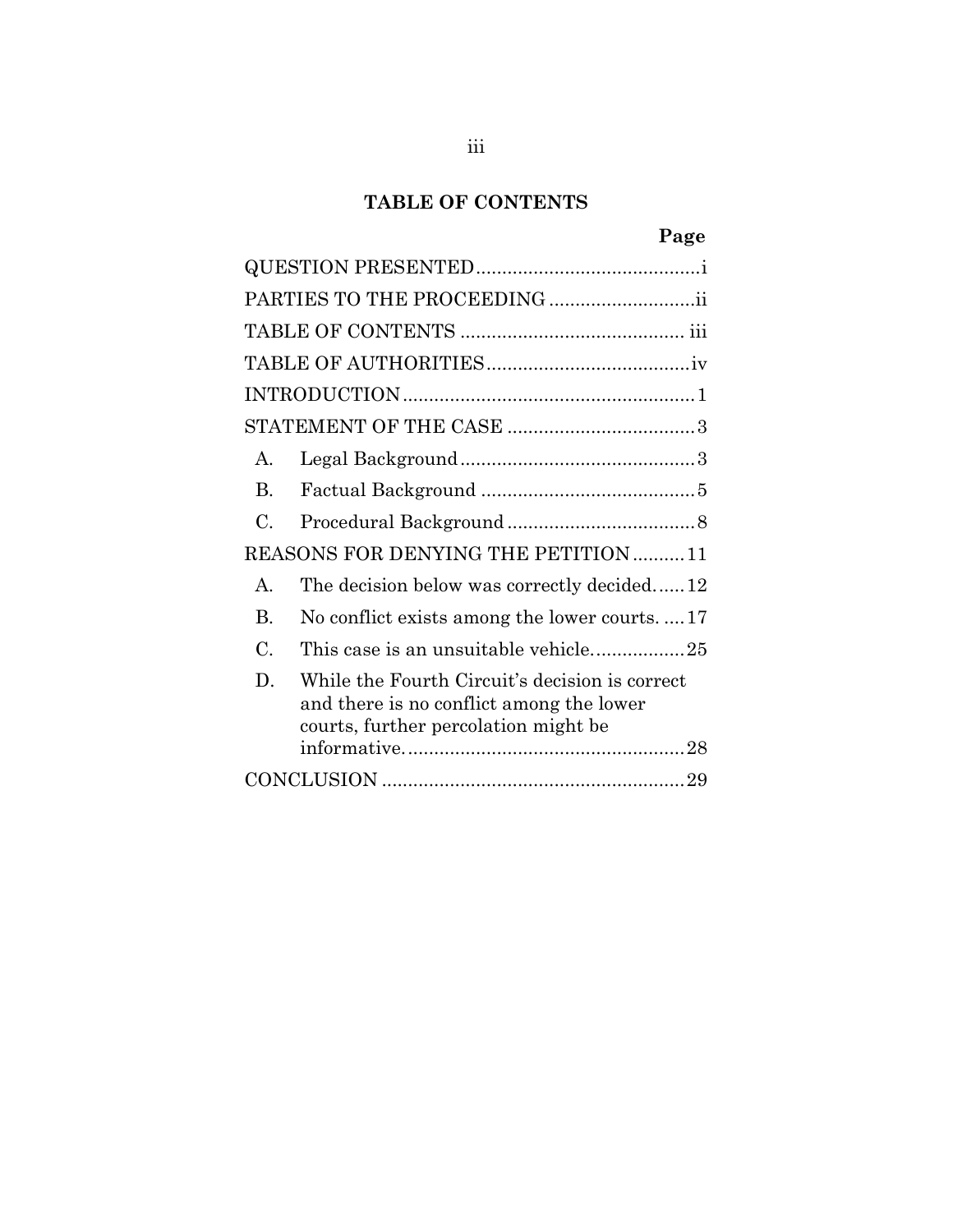# **TABLE OF AUTHORITIES**

# <span id="page-4-0"></span>**Cases Page**

| Arizona v. Evans,                                                                       |
|-----------------------------------------------------------------------------------------|
| Arlington Cent. Sch. Dist. Bd. of Educ. v. Murphy,                                      |
| Atascadero State Hosp. v. Scanlon,                                                      |
| Bd. of Supervisors of Louisiana State Univ. & Agric.<br>& Mech. Coll. v. Gruver,        |
| Boyden v. Conlin,                                                                       |
|                                                                                         |
| Cannon v. Univ. of Chicago,                                                             |
| Concepcion v. California Dep't of Corr. & Rehab.,<br>No. 1:18-CV-01743, 2021 WL 3488120 |
| Corley v. United States,                                                                |
| Cronen v. Texas Dep't of Hum. Servs.,                                                   |
| Cyan, Inc. v. Beaver Cnty. Emps. Ret. Fund,                                             |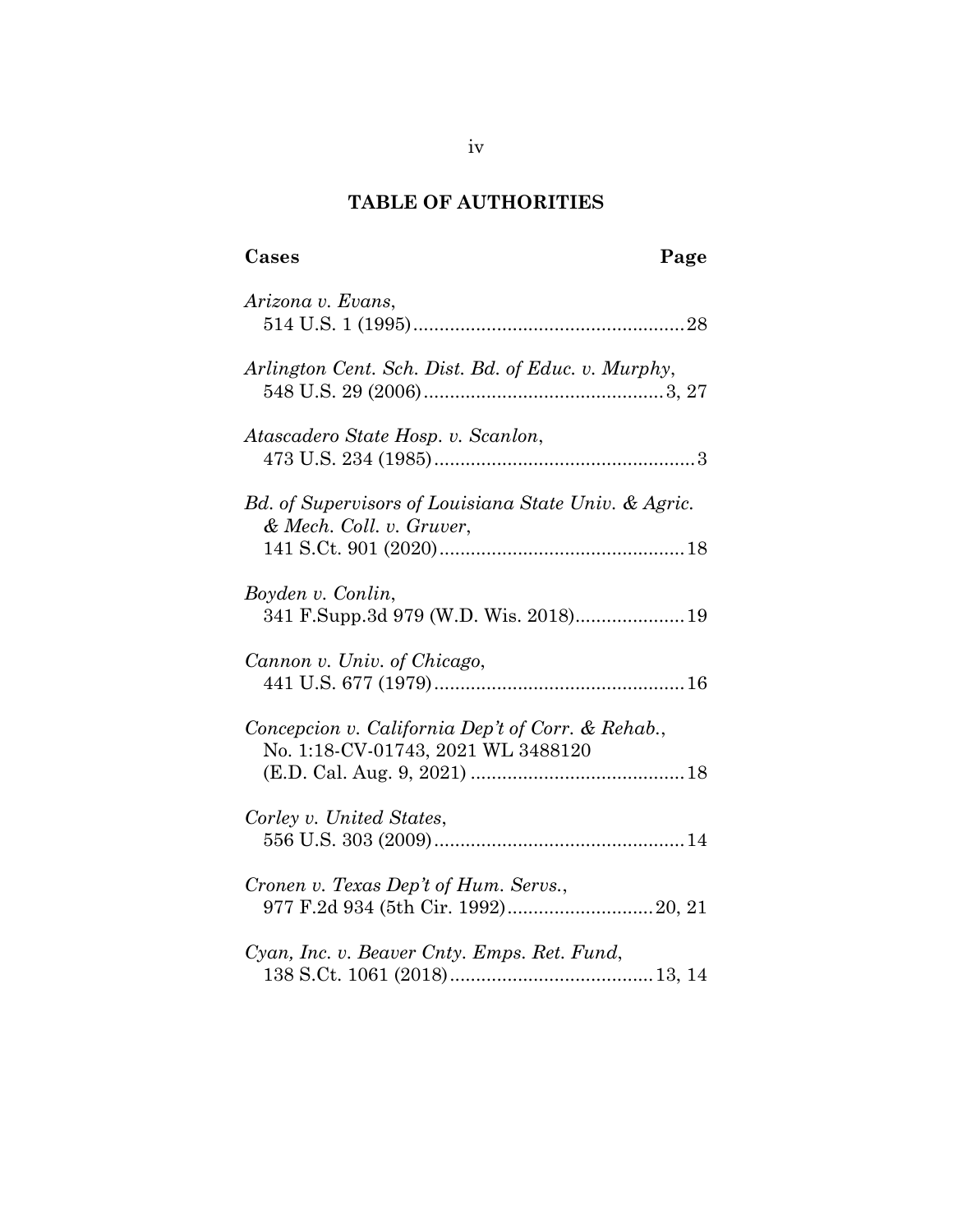| Dellmuth v. Muth,                                                                                 |
|---------------------------------------------------------------------------------------------------|
| Edmo v. Idaho Dep't of Corr.,<br>No. 1:17-CV-00151, 2018 WL 2745898                               |
| Esparza v. Univ. Med. Ctr. Mgmt. Corp.,<br>No. 17-cv-04803, 2017 WL 4791185                       |
| Fain v. Crouch,<br>No. 3:20-cv-00740, 2021 WL 2004793                                             |
| Franklin v. Gwinnett Cnty. Pub. Sch.,                                                             |
| Gebser v. Lago Vista Indep. Sch. Dist.,                                                           |
| Gruver v. Louisiana Bd. of Supervisors for Louisiana<br>State Univ. Agric. & Mech. Coll.,         |
| Huffman v. Univ. Med. Ctr. Mgmt. Corp.,<br>No. 17-cv-04480, 2017 WL 4960268                       |
| Kadel v. Folwell,<br>446 F.Supp.3d 1 (M.D.N.C. 2020) 18-19                                        |
| Kadel v. N. Carolina State Health Plan for Tchrs. &<br>State Emps., 12 F.4th 422 (4th Cir. 2021), |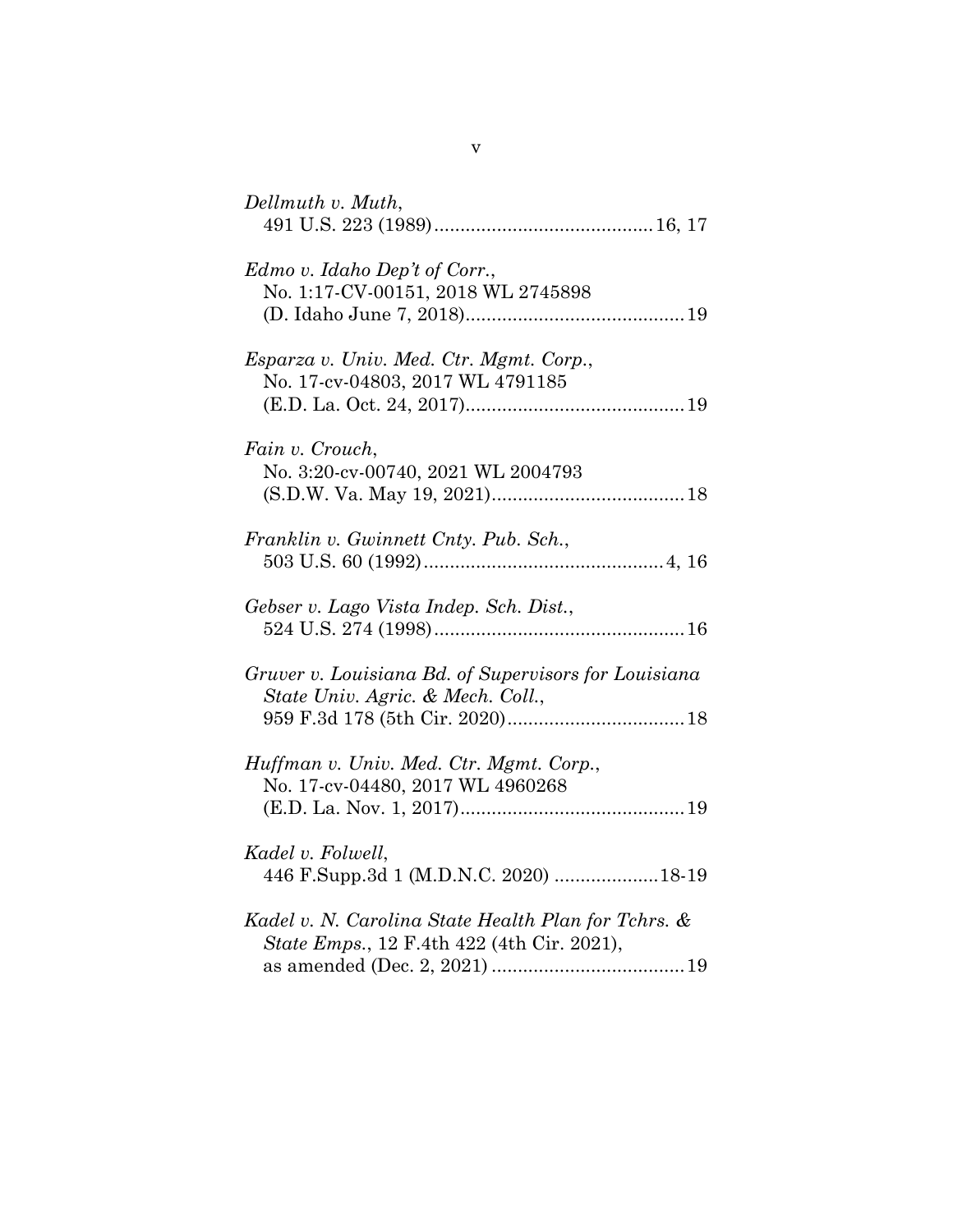| Lane v. Pena,                                                                          |
|----------------------------------------------------------------------------------------|
| Levy v. Kansas Dep't of Soc. & Rehab. Servs.,<br>789 F.3d 1164 (10th Cir. 2015) 22, 23 |
| Litman v. George Mason Univ.,                                                          |
| Marks v. United States,                                                                |
| McCray v. New York,                                                                    |
| Michelle v. California Dep't of Corr. & Rehab.,<br>No. 1:18-CV-01743, 2021 WL 1516401  |
| Puerto Rico Aqueduct & Sewer Auth. v. Metcalf &<br>Eddy, Inc.,                         |
| S. Dakota v. Dole,                                                                     |
| Shotz v. City of Plantation, Fla.,                                                     |
| Sossamon v. Texas,                                                                     |
| Sullivan v. Texas A&M Univ. Sys.,<br>986 F.3d 593 (5th Cir. 2021) 20, 21, 25           |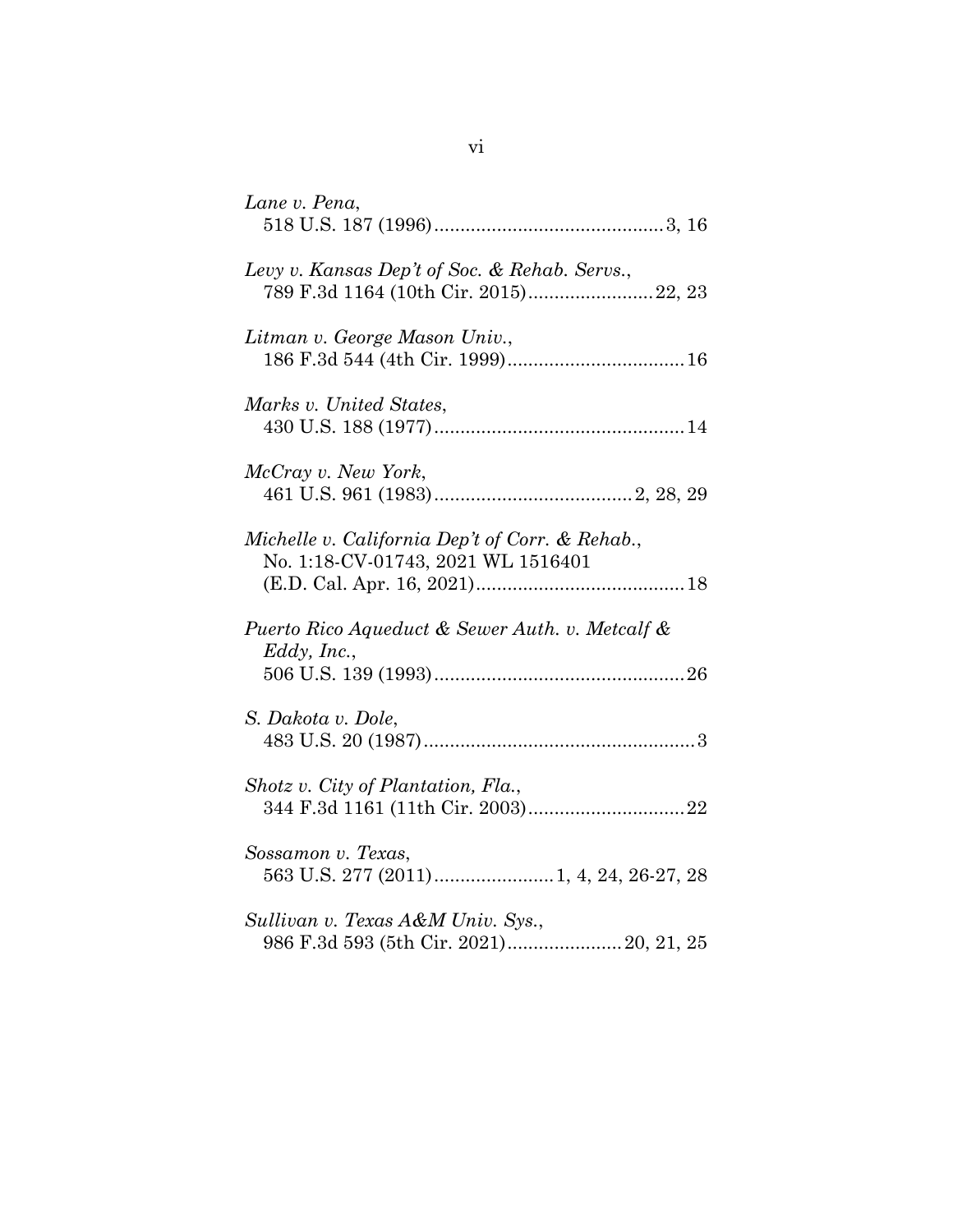| Sullivan v. Texas A&M Univ. Sys.,                                |
|------------------------------------------------------------------|
| United States v. Williams,                                       |
| Williams v. Taylor,                                              |
| <b>Constitutional Provisions and Statutes</b>                    |
|                                                                  |
| Food Stamp Act,                                                  |
| Title IX of the Education Amendments of 1972,                    |
| Rehabilitation Act,<br>29 U.S.C. § 701 et seq.  3, 4, 21, 22, 24 |
| Family and Medical Leave Act of 1993,                            |
| Elder Justice Act of 2009,                                       |
| Title VI of the Civil Rights Act of 1964,                        |
| Civil Rights Remedies Equalization Act,                          |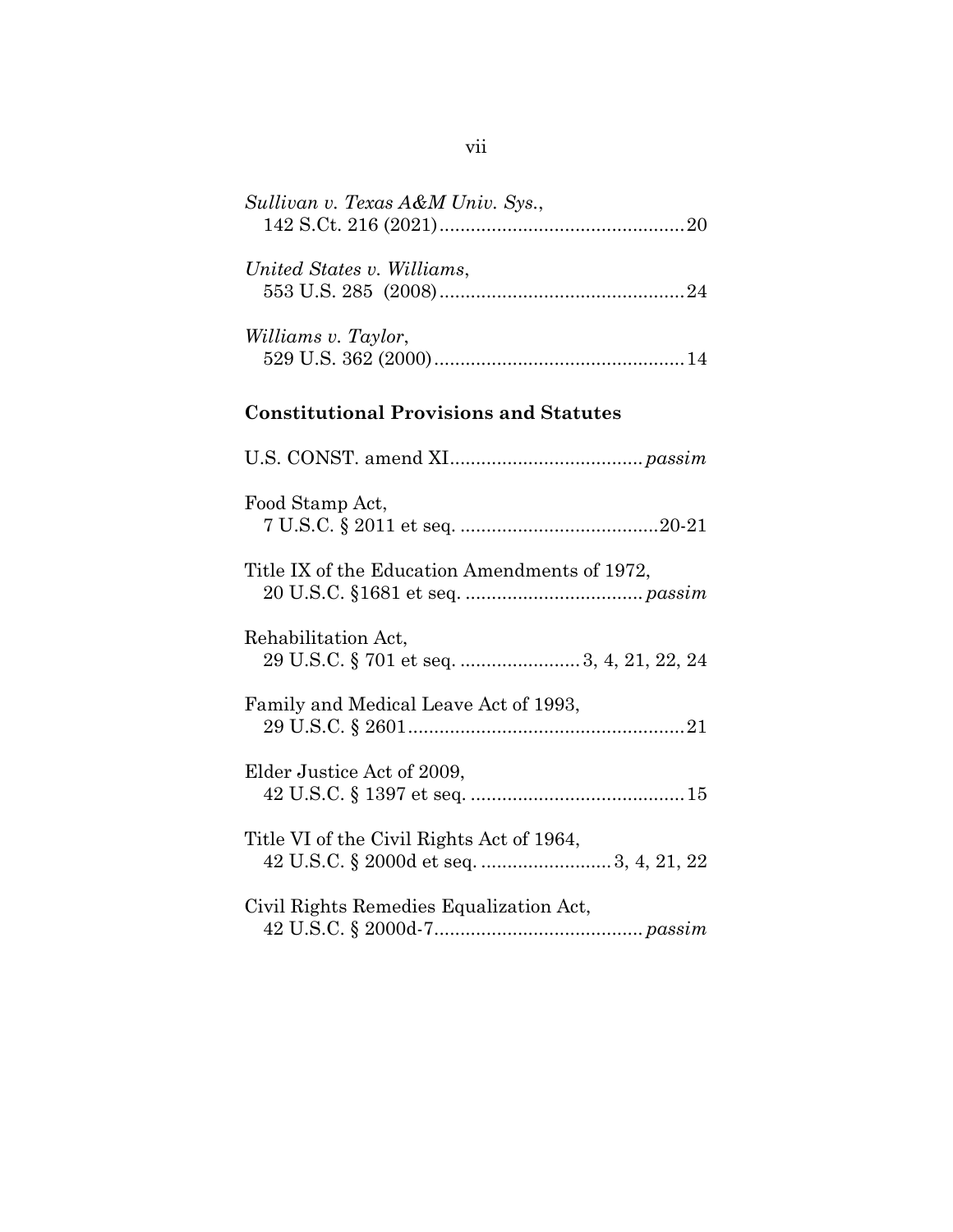| Title VII of the Civil Rights Act of 1964,                                        |
|-----------------------------------------------------------------------------------|
| Age Discrimination Act of 1975,<br>42 U.S.C. §§ 6101-6107 3, 4, 21, 22, 24        |
| Americans with Disabilities Act of 1990,                                          |
| Section 1557 of the Patient Protection and<br>Affordable Care Act,                |
| Digital Equity Act of 2021,                                                       |
| Rehabilitation Act Amendments of 1986,<br>Pub. L. No. 99-506, 100 Stat. 1807      |
| Patient Protection and Affordable Care Act,<br>Pub. L. No. 111-148, 124 Stat. 119 |
| Infrastructure Investment and Jobs Act,<br>Pub. L. No. 117-58 (Nov. 15, 2021) 15  |
| <b>Other Authorities</b>                                                          |

| Samuel Estreicher & John E. Sexton,                      |  |
|----------------------------------------------------------|--|
| A Managerial Theory of the Supreme Court's               |  |
| Responsibilities: An Empirical Study,                    |  |
|                                                          |  |
|                                                          |  |
| <i>Statute</i> , Black's Law Dictionary (5th ed. 1979)15 |  |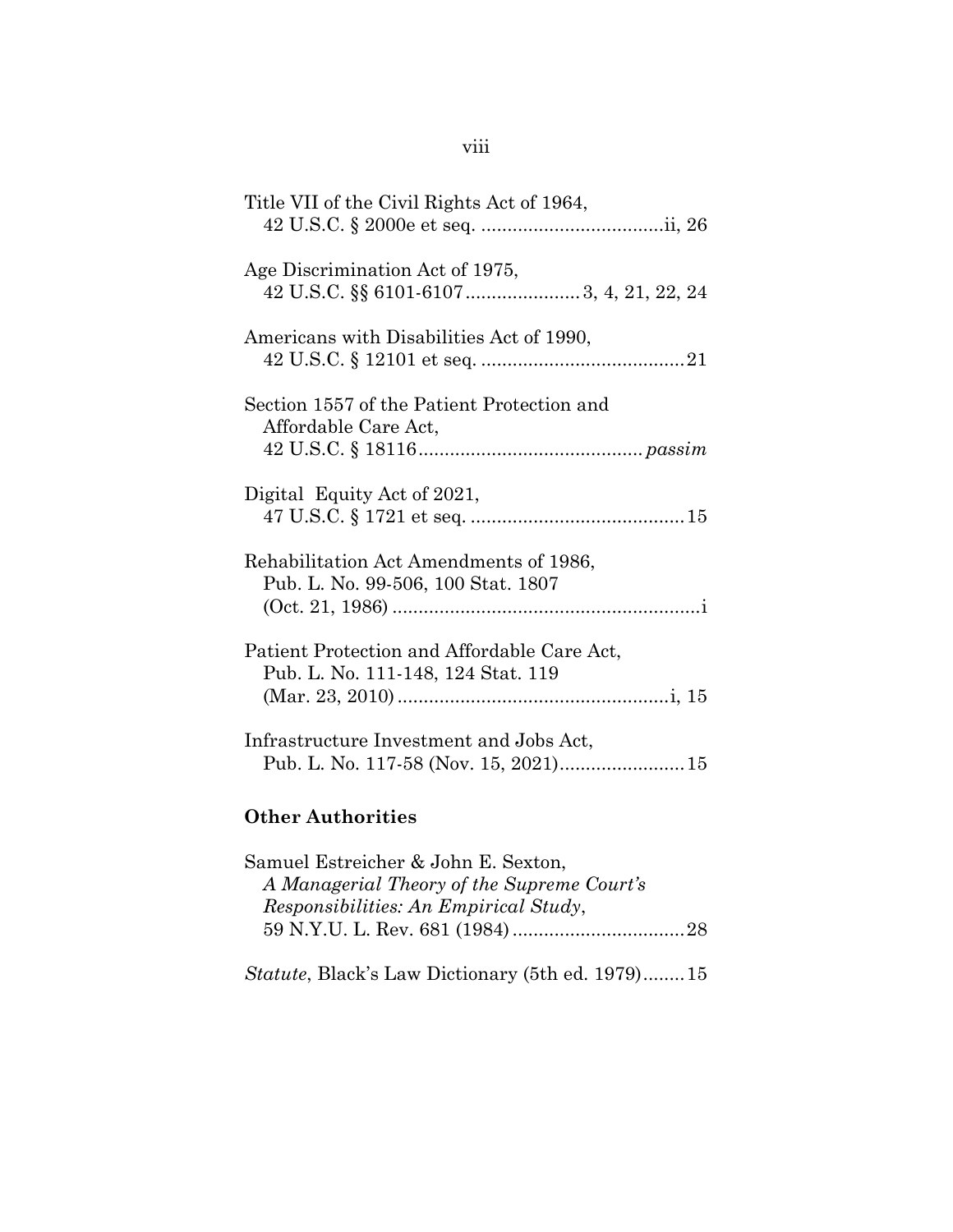#### **INTRODUCTION**

<span id="page-9-0"></span>This case presents a straightforward question of statutory construction: Does a state health care plan waive its sovereign immunity from suit under Section 1557 of the ACA when it receives Federal financial assistance? As the Fourth Circuit below and every other federal court to have considered this question have held, the answer is yes.

Faithfully applying this Court's precedents and the laws enacted by Congress, the Fourth Circuit came to the inescapable conclusion that, by receiving Federal financial assistance, Petitioner North Carolina State Health Plan for Teachers and State Employers waived any claim of sovereign immunity from suit under the health care nondiscrimination law. The health care nondiscrimination law is a federal law "prohibiting discrimination by recipients of Federal financial assistance" within the meaning of CRREA. 42 U.S.C. § 2000d–7(a)(1). And as this Court has recognized, CRREA "expressly waives state sovereign immunity for violations of … '*the provisions of any other Federal statute prohibiting discrimination by recipients of Federal financial assistance*.'" *Sossamon v. Texas*, 563 U.S. 277, 291 (2011) (quoting 42 U.S.C. § 2000d– 7(a)(1) (emphasis in original)).

There is no disagreement among the lower courts on this point. No other court of appeals has considered the question and every federal district court to have done so has concluded that state health entities, like Petitioner, that receive federal financial assistance waive their Eleventh Amendment immunity from discrimination suits by doing so. That is not surprising. The health care nondiscrimination law is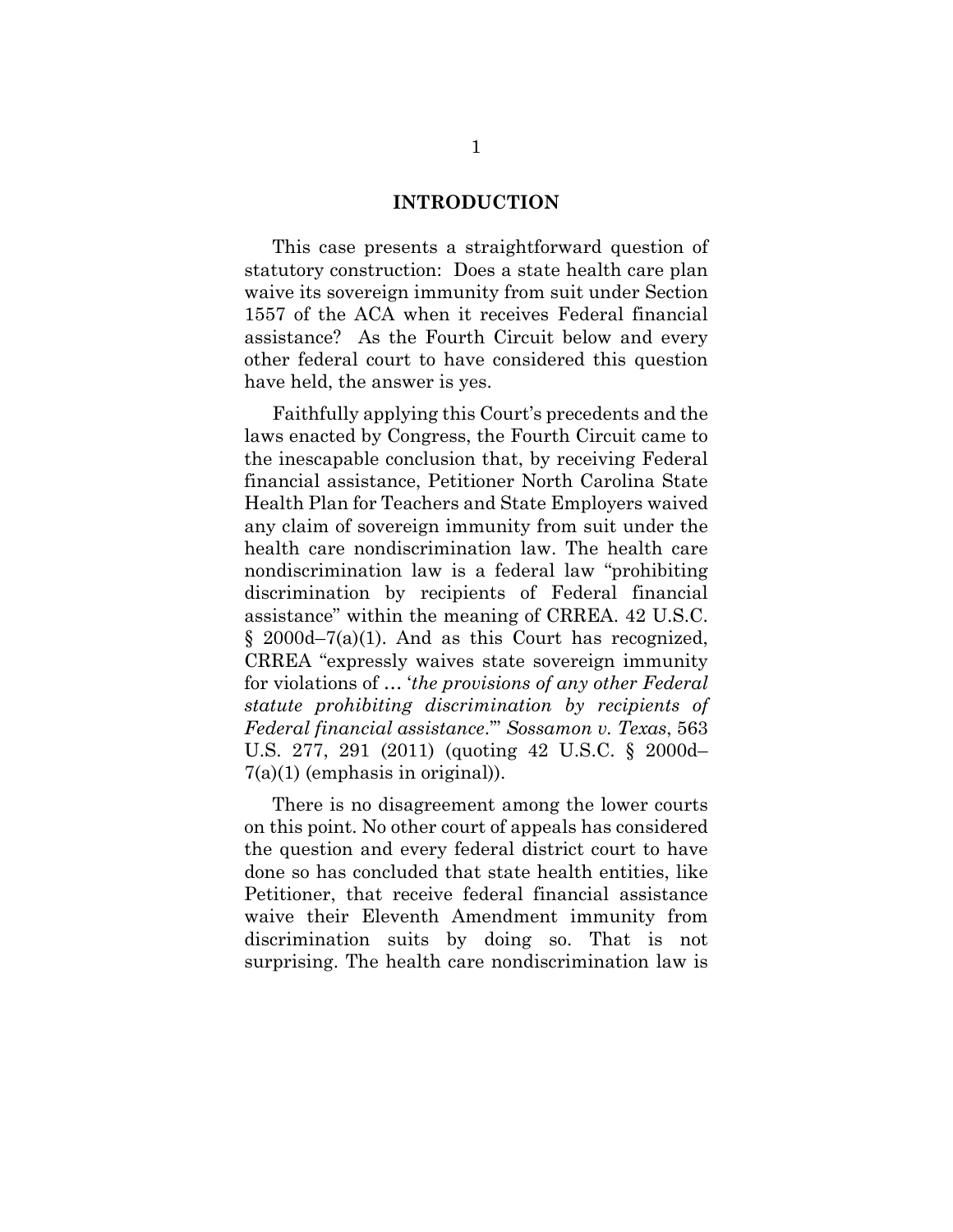the only law Congress has enacted pursuant to the Spending Clause to prohibit discrimination by a recipient of Federal financial assistance since enacting CRREA.

Petitioner attempts to fabricate a conflict among the lower courts by misreading cases rejecting CRREA's application to legislation that neither stems from Spending Clause authority nor prohibits discrimination by a recipient of Federal financial assistance. But there is no conflict. No circuit court of appeals, aside from the Fourth Circuit here, has considered the question presented by this case. And every circuit court of appeals agrees that CRREA conditions the receipt of federal funds on a recipient's waiver of its Eleventh Amendment immunity.

To the extent this case involves a question of federal law of some importance, the lower courts' rulings do not indicate any need for clarification by the Court at this time. And given the question's recency, this Court would benefit from further percolation of the issue among the lower courts. Indeed, the "sound exercise of discretion" would be for the Court to allow "the issue [to] receive[] further study before it is addressed by this Court." *McCray v. New York*, 461 U.S. 961, 963 (1983) (Stevens, J., opinion respecting the denial of the petitions for writs of certiorari).

In addition, this case presents an unsuitable vehicle for the Court to consider the question presented. First, this case could become moot *before*  the Court has an opportunity to hear it. Second, the district court case below, in which Petitioner must participate regardless of the outcome of this petition, is far advanced and includes factual development of a record that would be of assistance to this Court in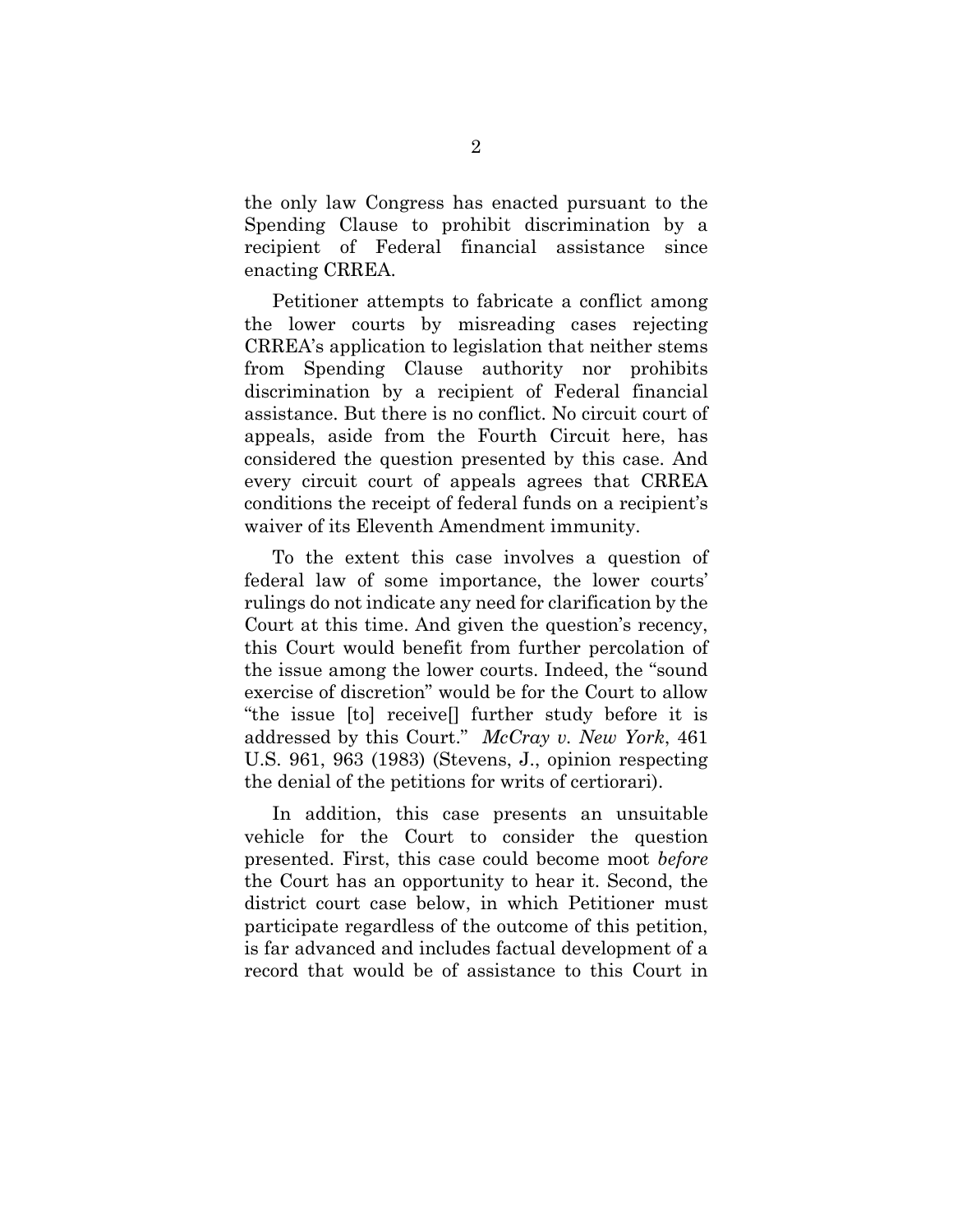evaluating the question presented, including Petitioner's own assessments as to whether it waived sovereign immunity. This record, not presently before the Court, would be available once the case is decided on the merits.

<span id="page-11-0"></span>For these and the following reasons, the petition for a writ of certiorari should be denied.

## **STATEMENT OF THE CASE**

#### **A. Legal Background**

<span id="page-11-1"></span>1. As this Court has recognized, "Congress has broad power to set the terms on which it disburses federal money to the States." *Arlington Cent. Sch. Dist. Bd. of Educ. v. Murphy*, 548 U.S. 291, 296 (2006). This includes the ability to "attach conditions on the receipt of federal funds," *S. Dakota v. Dole*, 483 U.S. 203, 206 (1987), such as the waiver of sovereign immunity.

Congress passed CRREA in 1986 in response to this Court's decision in *Atascadero State Hosp. v. Scanlon*, 473 U.S. 234 (1985), which held that Congress had not unmistakably expressed its intent to abrogate the States' Eleventh Amendment immunity in the Rehabilitation Act, and that the States therefore were not "subject to suit in federal court by litigants seeking retroactive monetary relief under § 504." *Id*. at 235. By enacting CRREA, "Congress sought to provide the sort of unequivocal waiver that [this Court's] precedents demand," *Lane v. Pena*, 518 U.S. 187, 198 (1996), and waived the States' Eleventh Amendment immunity under the provisions of four statutes: Title IX, Title VI, § 504 of the Rehabilitation Act of 1973, and the Age Discrimination Act of 1975.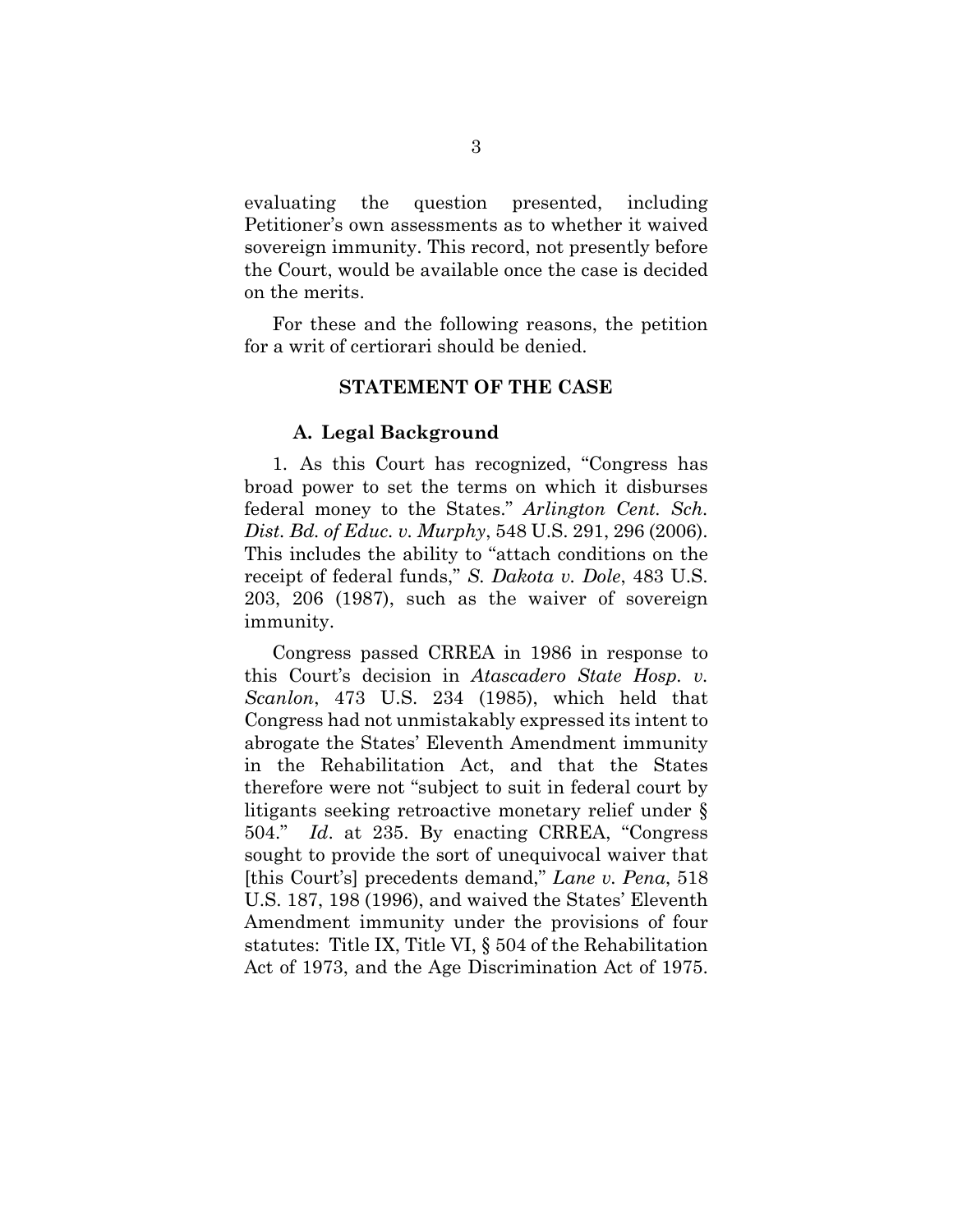*Franklin v. Gwinnett Cnty. Pub. Sch.*, 503 U.S. 60, 72 (1992).

In addition to conditioning the receipt of federal funds upon the waiver under those four statutes, Congress also conditioned the receipt of federal funds upon the waiver of sovereign immunity with respect to "the provisions of any other Federal statute prohibiting discrimination by recipients of Federal financial assistance."  $42 \text{ U.S.C. }$ §  $2000 \text{d} - 7$ (a)(1). This latter provision has come to be known as CRREA's "residual clause." See *Sossamon*, 563 U.S. at 292.

2. In the years following 1986, Congress did not pass any legislation pursuant to the Spending Clause "prohibiting discrimination by recipients of Federal financial assistance." That is, until 2010, when Congress enacted the health care nondiscrimination law, as Section 1557 of the ACA. The health care nondiscrimination law employs precisely the same linguistic formulation for describing prohibited discrimination as Title IX, Title VI, Section 504 of the Rehabilitation Act, and the Age Discrimination Act of 1975—the "Federal statute[s] prohibiting discrimination by recipients of Federal financial assistance" specifically listed in CRREA.

Specifically, the health care nondiscrimination law provides that:

[A]n individual shall not, on the ground prohibited under title VI of the Civil Rights Act of 1964 (42 U.S.C. 2000d et seq.), title IX of the Education Amendments of 1972 (20 U.S.C. 1681 et seq.), the Age Discrimination Act of 1975 (42 U.S.C. 6101 et seq.), or section 794 of Title 29, be excluded from participation in, be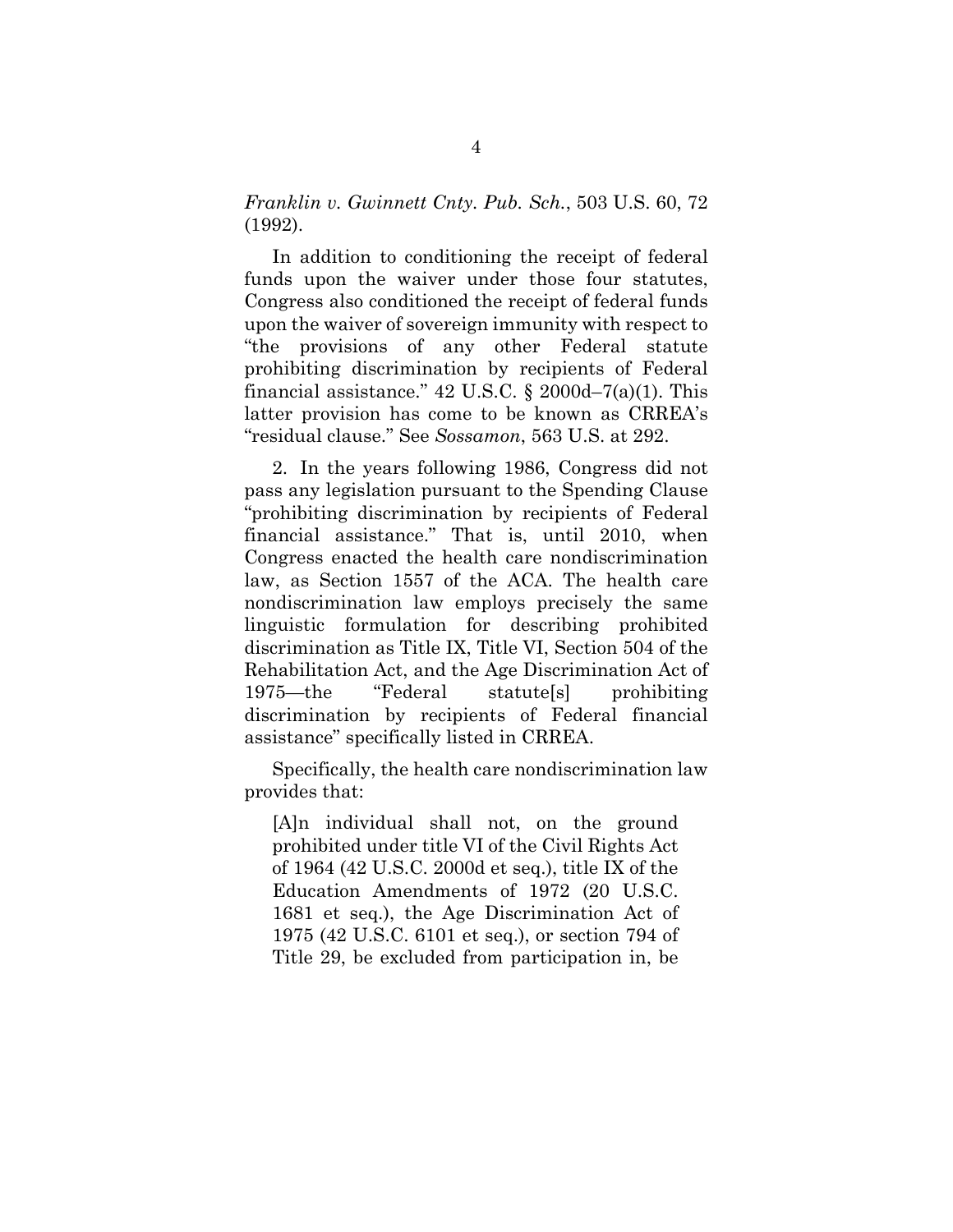denied the benefits of, or be subjected to discrimination under, any health program or activity, any part of which is receiving Federal financial assistance, including credits, subsidies, or contracts of insurance, or under any program or activity that is administered by an Executive Agency or any entity established under this title (or amendments). The enforcement mechanisms provided for and available under such title VI, title IX, section 794, or such Age Discrimination Act shall apply for purposes of violations of this subsection.

<span id="page-13-0"></span>42 U.S.C. § 18116(a).

### **B. Factual Background**

1. The State of North Carolina provides its employees and their dependents with health care coverage through a self-funded plan, the North Carolina State Health Plan for Teachers and State Employees. Pet. App. 6. The Plan covers nearly threequarters of a million teachers, state employees, retirees, current and former lawmakers, state university personnel, community college personnel, hospital staff members, and their dependents. *Ibid*. The Plan purports to cover "medically necessary pharmacy benefits, mental health benefits, and medical care." Pet. App. 8.

2. Respondents Maxwell Kadel, Jason Fleck, Connor Thonen-Fleck, Julia McKeown, Michael D. Bunting, Jr., C.B., and Sam Silvaine are all enrollees in the Plan. Pet. App. 7. They are either current or former state employees, or the dependents thereof. Pet. App. 97. They are also either transgender persons diagnosed with the medical condition of gender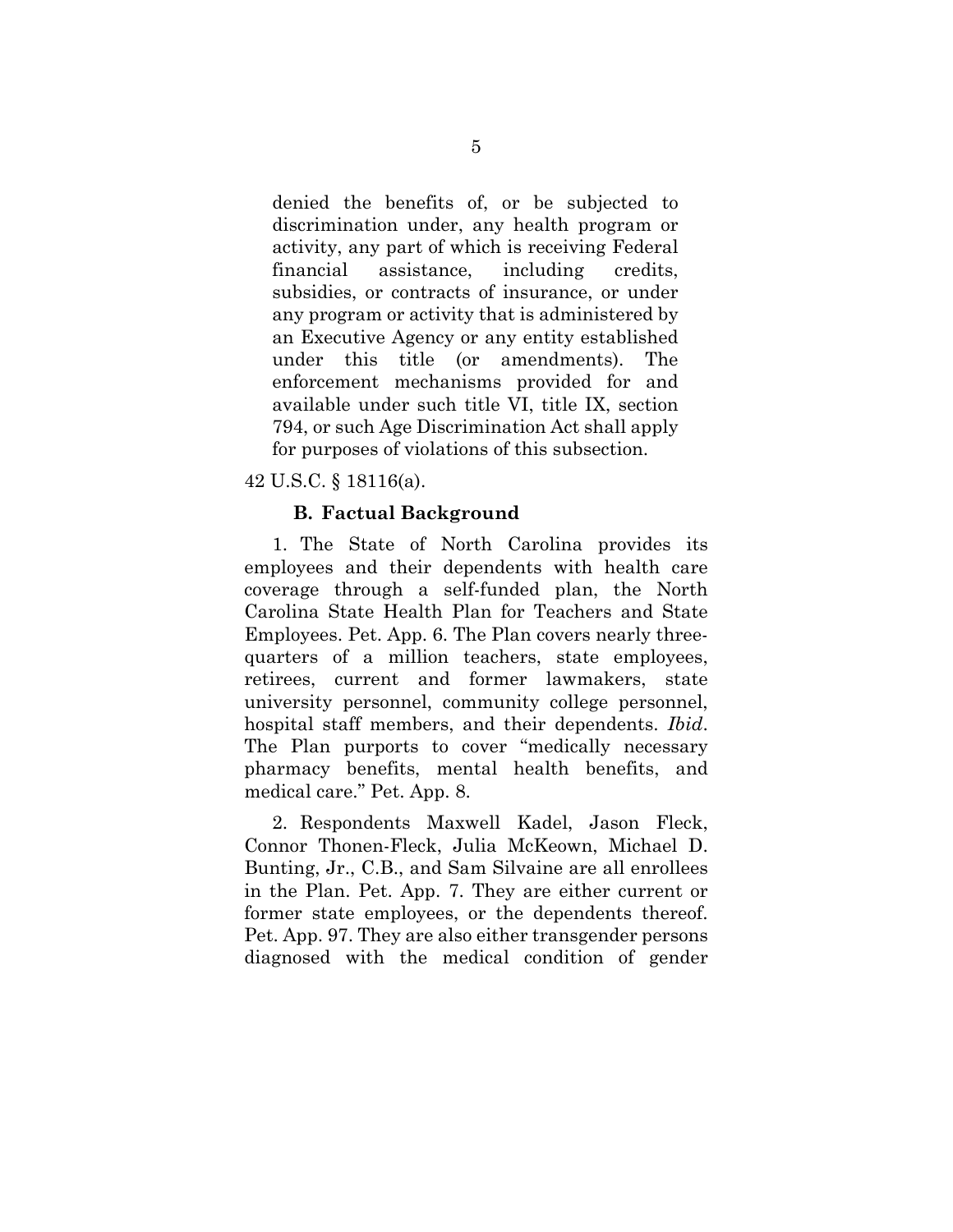dysphoria, or the parents of such a transgender person. *Ibid*.

3. Gender dysphoria is a recognized medical condition which, if left untreated, may result in severe anxiety, depression, or suicidal ideation. Pet. App. 97. It manifests as "a feeling of clinically significant stress and discomfort" that arises from the "incongruence between gender identity and the body's other sex characteristics." Pet. App. 7–8. Medical treatment for gender dysphoria varies based on an individual assessment of the specific patient and can include one or more of the following forms of treatment: (1) counseling; (2) hormone therapy; and (3) surgical care. Pet. App. 8. These treatments are "safe, effective, and often medically necessary." *Ibid*. They can be a "critical part" of a transgender person's gender transition, meant to alleviate the dysphoria by "bring[ing] the sex-specific characteristics of a transgender individual's body into alignment with their gender identity." *Ibid.*; Pet. App. 98.

4. The Plan, however, excludes coverage of the gender-affirming care that is often medically necessary to treat a transgender person's gender dysphoria (hereinafter "the Exclusion"). Pet. App. 8–9; Pet. App. 98. More specifically, the Plan denies coverage for medically necessary treatment if the need stems from gender dysphoria, as opposed to any other condition. Pet. App. 98.

The Plan's third-party administrators maintain coverage policies for the treatment of gender dysphoria, outside of the Plan. Pet. App. 98. But for the Plan's Exclusion, claims for gender-affirming care would be evaluated under the third-party administrators' criteria for individual medical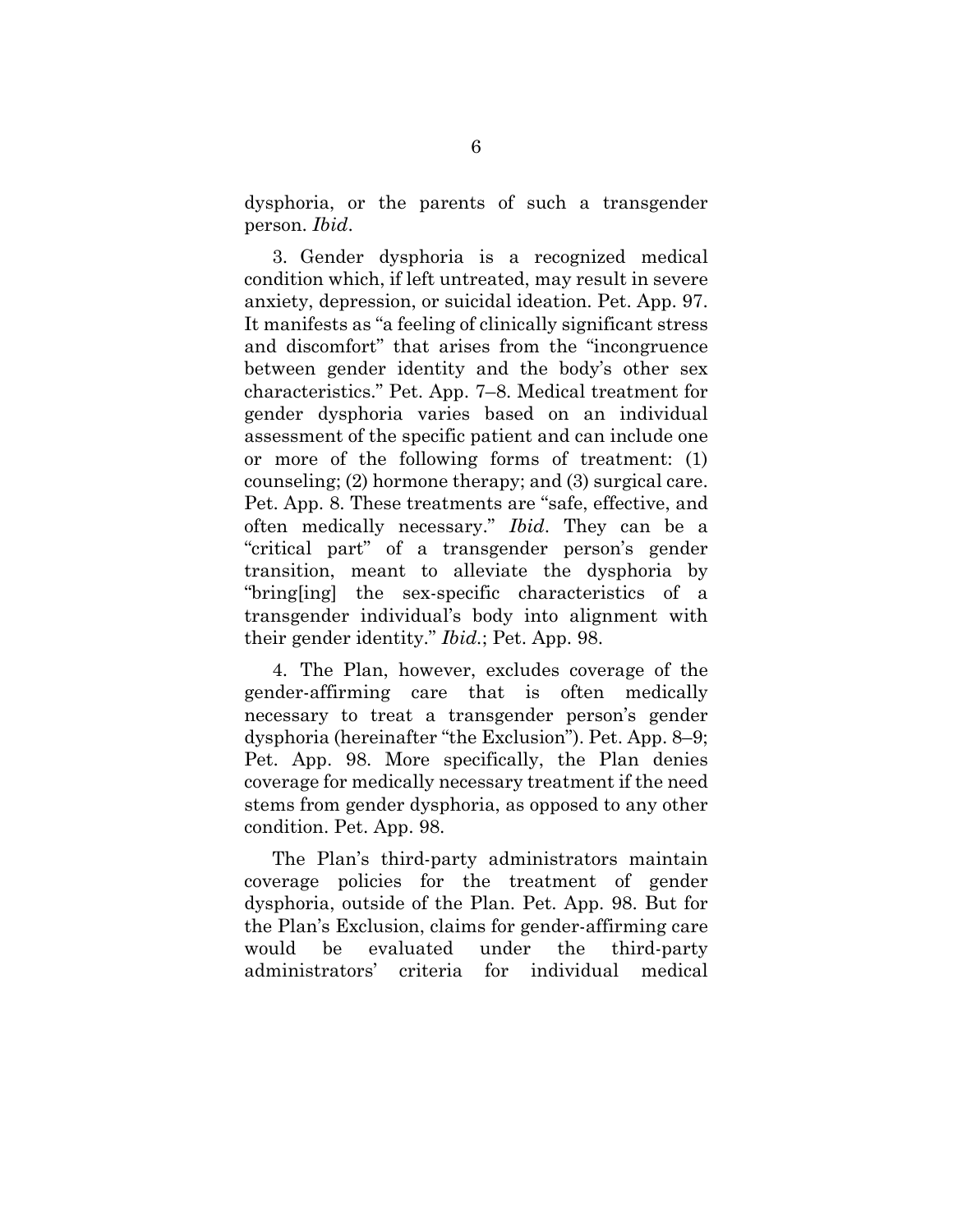necessity and covered in the same manner as other claims. *Ibid*.

5. The Plan has not always had its Exclusion of gender-affirming care as treatment for gender dysphoria.

In 2016, North Carolina's State Treasurer, joined by a majority of the Plan's Board of Trustees, voted to remove the Exclusion for the 2017 health plans offered by Petitioner. Pet. App. 9. Thus, in 2017, the Plan did not mandate coverage for all gender-affirming care, but simply allowed claims for gender-affirming care to be reviewed under the same criteria and in the same manner as claims for any other medical, mental health, or pharmacy benefits. *Ibid*.

In 2017, however, a new State Treasurer took office, who ensured that the State Health Plan reinstated the exclusion of gender-affirming care. Pet. App. 9.

6. Notably, the Plan receives millions of dollars in Federal funding. More specifically, the Plan receives federal funding through "federal payments under the Retiree Drug Subsidy Program" of the U.S. Department of Health and Human Services. Pet. 14, n.4.

Based on its receipt of federal funding, Petitioner was aware in 2016 that the health care nondiscrimination law, enacted as part of the ACA, applied to the Plan, and that the Plan's exclusion of gender-affirming care risked "millions of dollars in federal funding" and "discrimination lawsuits for noncompliance." Pet. App. 9.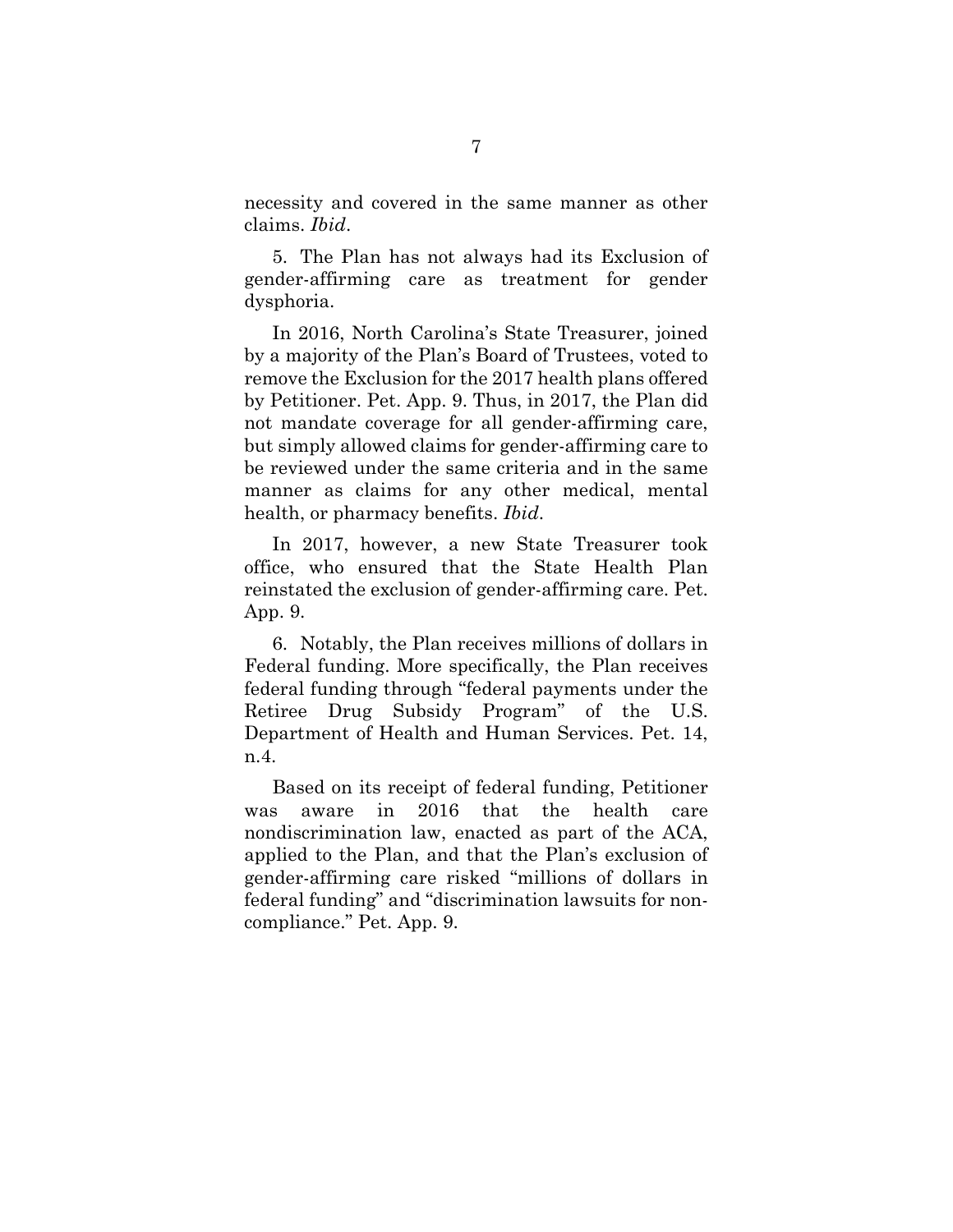#### **C. Procedural Background**

<span id="page-16-0"></span>1. On March 11, 2019, Plaintiffs filed suit against the Plan, the Plan's administrators, and their employers, alleging that the exclusion of genderaffirming health care unlawfully discriminated against them on the basis of sex in violation of the health care nondiscrimination and other federal laws. Pet. App. 6, 99. They sought both money damages and equitable relief. Pet. App. 10.

The Plan filed a motion to dismiss, arguing, in relevant part, that it was immune from suit under the Eleventh Amendment. Pet. App. 99–100.

2. The district court denied the motion, holding that the Plan waived its immunity against this claim by accepting Federal financial assistance. The district court "conclude[d] that Section 1557, when read in conjunction with CRREA, effectuates a valid waiver of sovereign immunity," and held that Plaintiffs had "succeeded in stating a plausible claim of discrimination under Section 1557." Pet. App. 119.The district court did so because, "[l]ike the four statutes named in CRREA, Section 1557 is a nondiscrimination provision which is directly aimed at recipients of federal funding." Pet. App. 116.

3. The U.S. Court of Appeals for the Fourth Circuit affirmed. Pet. App. 33. The court held that "Section 1557 of the ACA unequivocally conditions the receipt of federal financial assistance upon a state's waiver of sovereign immunity against suits for money damages," and that Petitioner, "being a recipient of federal funds, is not immune from suit here." Pet. App. 32–33. Each judge wrote a separate opinion.

In Chief Judge Gregory's opinion, which was joined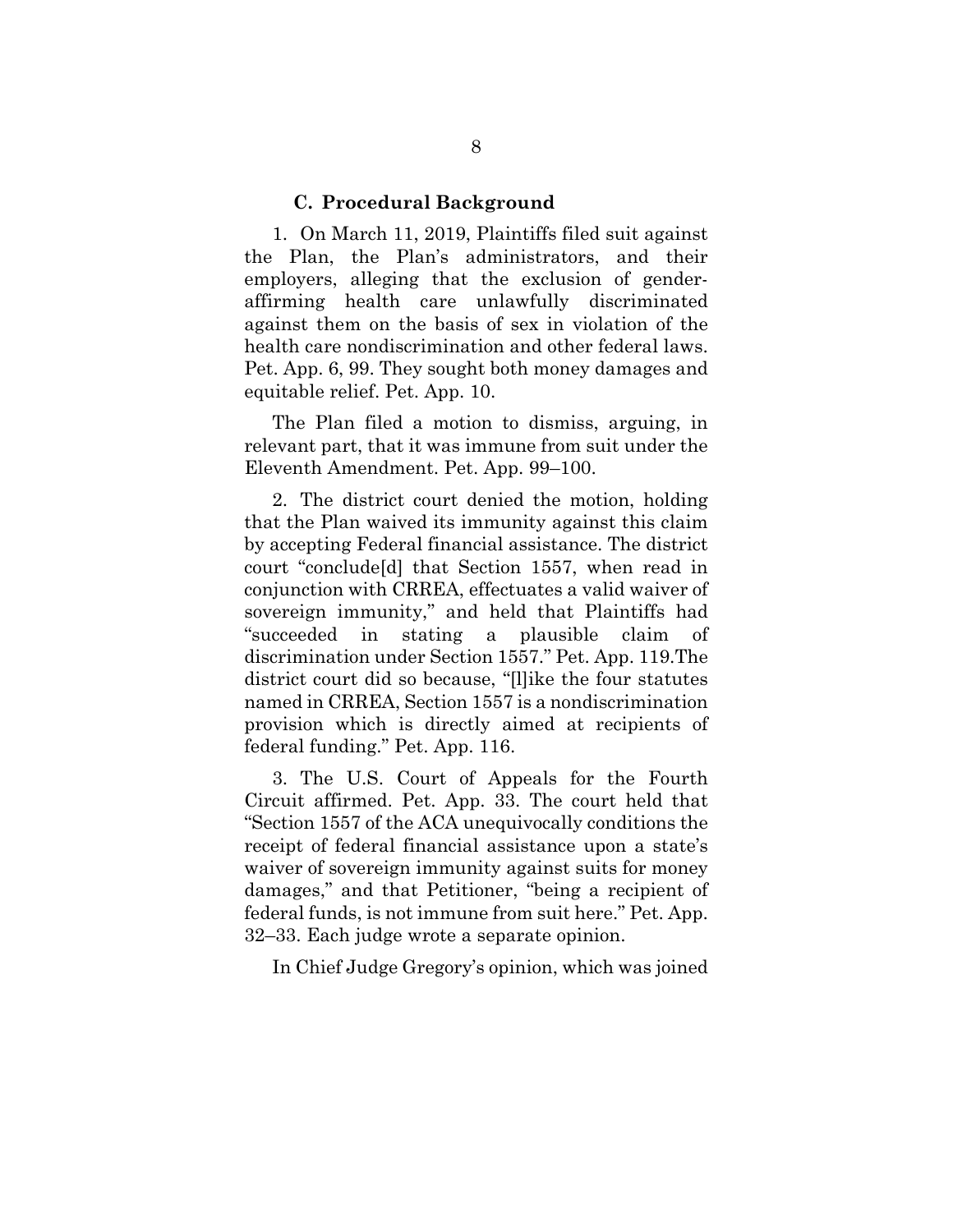"in part" by Judge Díaz, Pet. App. 3, the majority affirmed the district court and held "that, when read alongside CRREA, § 1557 clearly conditions the receipt of federal funds upon [the Plan's] waiver of sovereign immunity against suits for money damages," and that "by accepting federal financial assistance, [the Plan] effectuated that waiver." Pet. App. 13; see also Pet. App. 33 (Díaz, J., concurring).

a. Chief Judge Gregory also expressed the view that "§ 1557 also stands as a clear and unequivocal sovereign immunity waiver when standing alone." Pet. App. 13. That is because, as he explained, "§ 1557 incorporates by reference" the enforcement mechanisms provided for and available under Title IX and an "enforcement mechanism provided for and available under Title IX is one that permits states receiving federal financial assistance to be haled into court for money damages." Pet. App. 21. Thus, "[e]ven when read on its own, § 1557 plainly conditions the receipt of federal funds on NCSHP's waiver of sovereign immunity." *Ibid*.

Chief Judge Gregory found that CRREA's "residual clause imposes but two conditions: that the law be federal and that it prohibit discrimination by recipients of Federal financial assistance." Pet. App. 26. Because the "Affordable Care Act is undoubtedly federal" and "it prohibits discrimination by recipients of Federal financial assistance," *ibid.*, he concluded that Section 1557 of the ACA unequivocally conditions the receipt of Federal financial assistance upon a state's waiver of sovereign immunity against suits for money damages," and that Petitioner, "being a recipient of federal funds, is not immune from suit here." Pet. App. 32–33.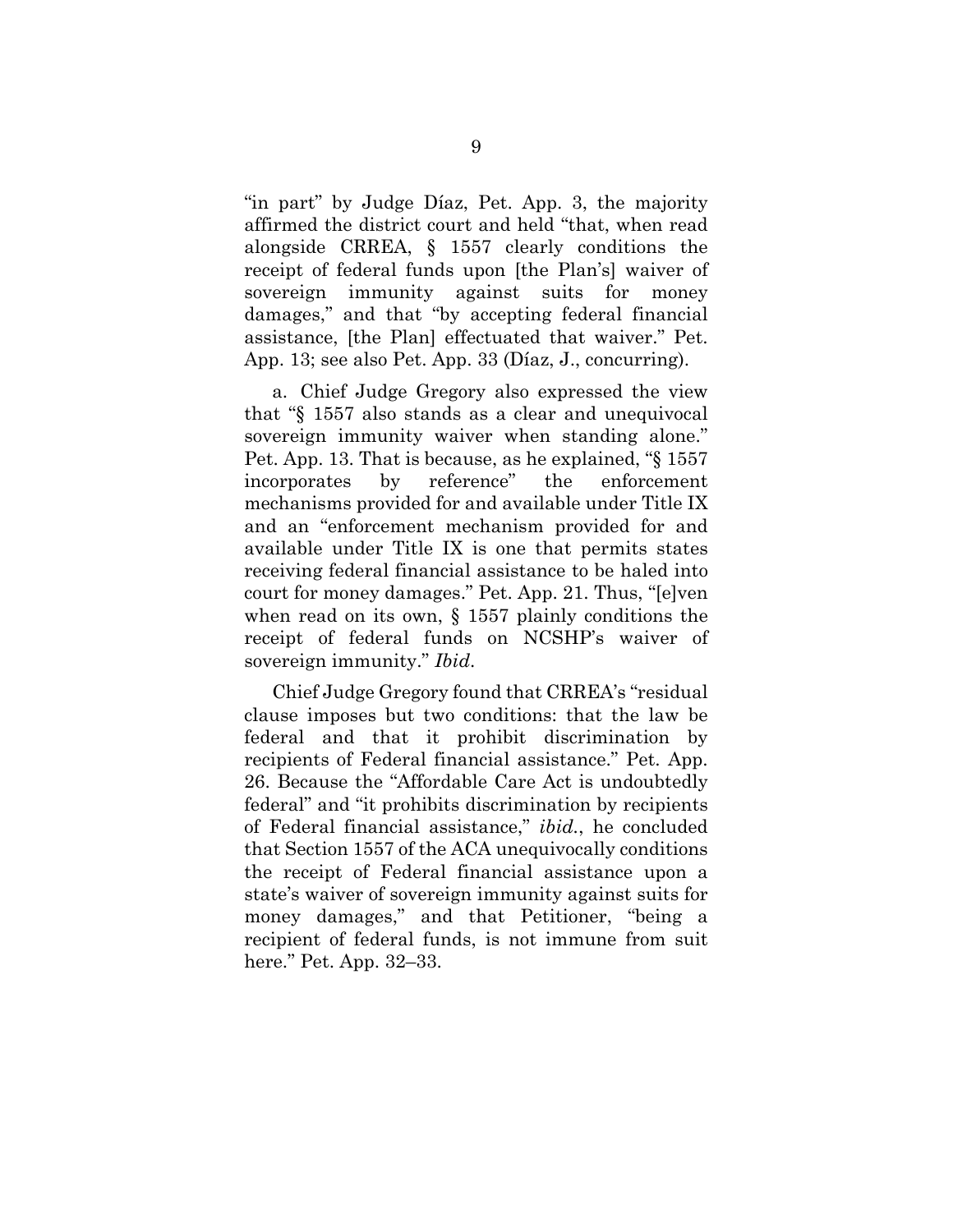Chief Judge Gregory "d[id] not find it necessary" "to resolve a battle of the canons" concerning the appropriate reading of the residual clause, namely, whether one ought to "read the phrase 'prohibiting discrimination by recipients of Federal financial assistance' to modify 'provision' instead of 'statute.'" Pet. App. 27, n.4. He did not need to resolve that issue, on which Judges Díaz and Agee disagreed, because "the sovereign immunity waiver contained in CRREA's residual clause clearly applies to [the Plan] regardless of whether 'prohibiting discrimination by recipients of Federal financial assistance' modifies 'provision' or 'statute.'" Pet. App. 27–28, n.4.

b. Judge Díaz unequivocally joined Chief Judge Gregory in holding that "Section 1557 of the Affordable Care Act, when read in conjunction with the Civil Rights Remedies Equalization Act of 1986 ('CRREA'), constitutes a waiver of sovereign immunity for states (and state agencies) that choose to accept federal funds for a health program or activity[.]" Pet. App. 33. Judge Díaz, however, wrote separately to express his "narrower interpretation" of the residual clause – that "the phrase 'prohibiting discrimination by recipients of Federal financial assistance' modifies the entire preceding integrated clause, 'provisions of any other Federal statute,' rather than the word 'statute' alone." Pet. App. 38. Thus, Judge Díaz explained, the district court was "correct to hold that 'Section 1557, when read in conjunction with CRREA, effectuates a valid waiver of sovereign immunity,'" Pet. App. 47 (citation omitted), because "Section 1557 is a provision of a broader federal statute that explicitly 'prohibit[s] discrimination by recipients of Federal financial assistance.'" Pet. App. 46 (quoting 42 U.S.C. § 2000d-7(a)(1)).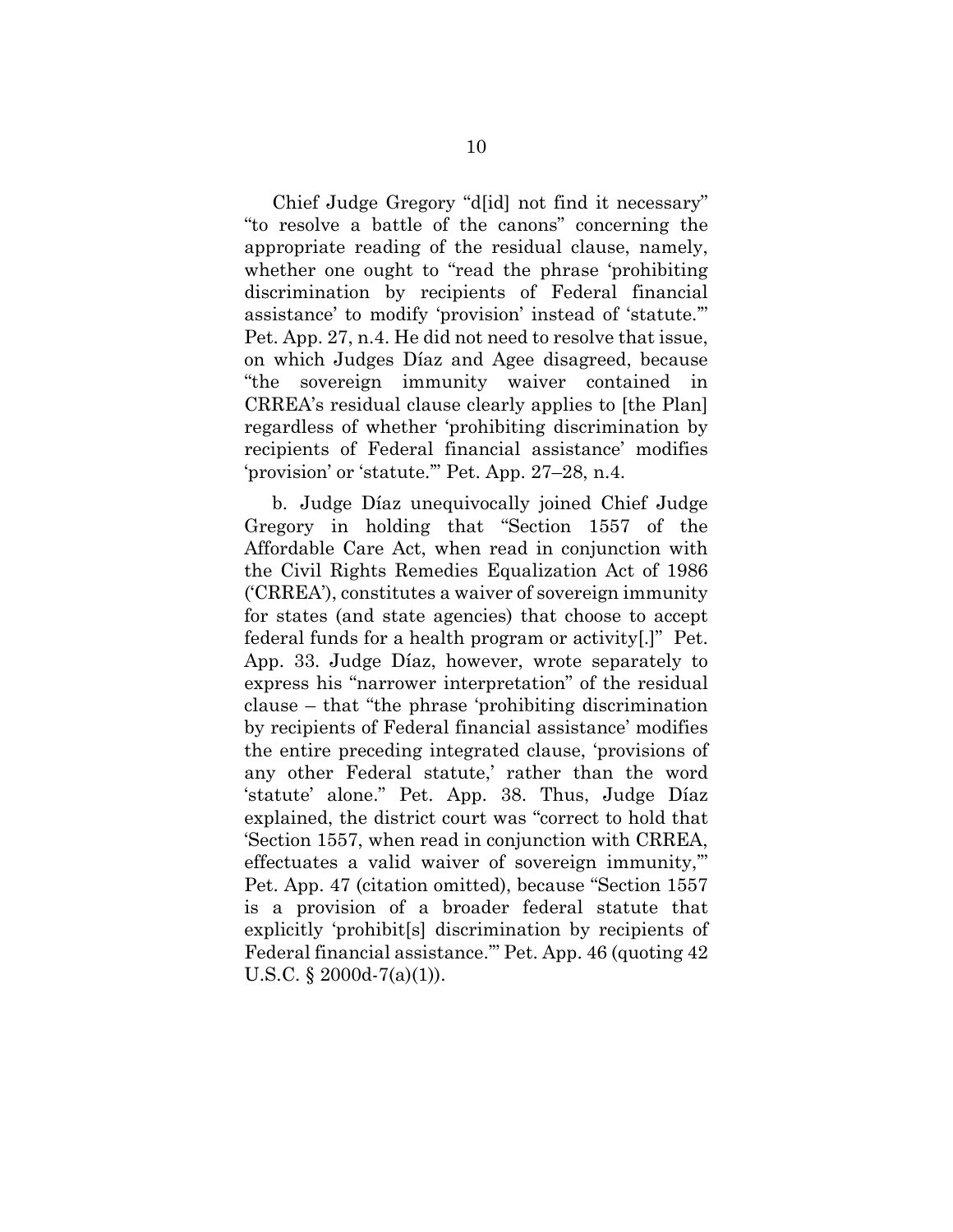Judge Díaz found it "unnecessary to decide whether Section 1557 constitutes such a waiver standing alone" and "join[ed] only those portions of Chief Judge Gregory's opinion that affirm the district court's reasoning." Pet App. 49-50.

c. Judge Agee dissented. In his view, it is appropriate to "read the Residual Clause to require that the relevant legislative enactment *as a whole*–– not just one of its individual provisions––be solely aimed at prohibiting discrimination by recipients of federal financial assistance." Pet. App. 66. Therefore, he concluded that the Residual Clause was inapplicable to the health care nondiscrimination law because the health care nondiscrimination law was enacted as part of the ACA. In his view, "it is not the *clause* that must prohibit discrimination by these recipients; it is the *legislative act* as a whole that must do so." Pet. App. 68.

4. Following the Fourth Circuit's affirmance, Petitioner filed the petition at hand. Petitioner did not seek a stay, however, and the Fourth Circuit issued its mandate on September 23, 2021. The judgment of the Fourth Circuit took effect that same day.

#### <span id="page-19-0"></span>**REASONS FOR DENYING THE PETITION**

The Fourth Circuit correctly held that the State Health Plan waived its Eleventh Amendment immunity from a discrimination suit under the health care nondiscrimination law by choosing to receive Federal financial assistance. Congress very clearly provided in CRREA's residual clause that "a State shall not be immune under the Eleventh Amendment … for a violation of the provisions of any other Federal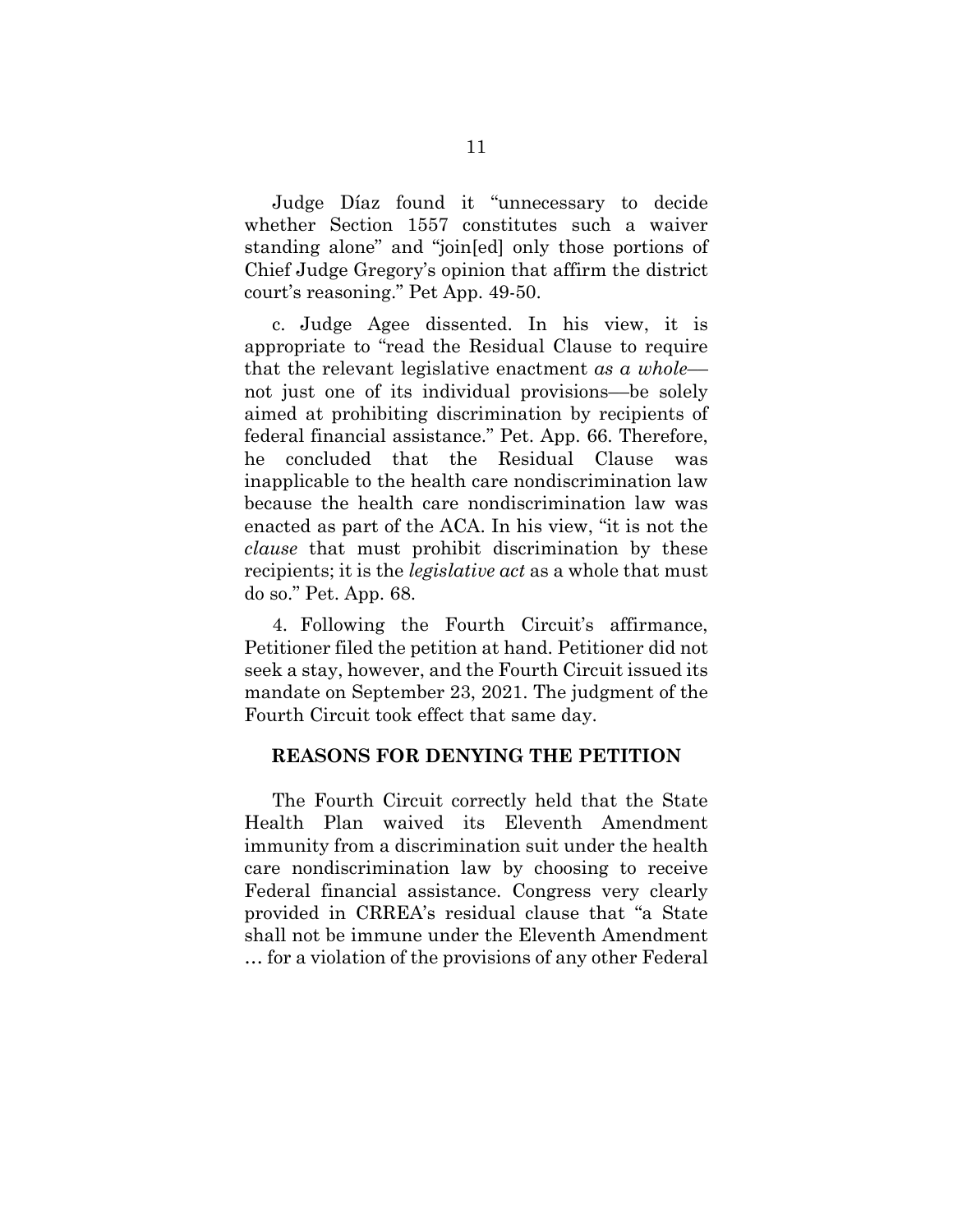statute prohibiting discrimination by recipients of Federal financial assistance." 42 U.S.C. § 2000d- $7(a)(1)$ . The health care nondiscrimination law is such a provision prohibiting discrimination and the Plan is a recipient of Federal financial assistance.

There is no conflict in the circuits. As an initial matter, the cases Petitioner cites to support its claim that there is a conflict did not involve the ACA. Nor did they involve discrimination claims against recipients of Federal financial assistance under a provision comparable to the health care nondiscrimination law. Unless and until a court concludes that a state health entity that receives Federal financial assistance is not subject to a discrimination suit under Section 1557 of the ACA, there is no need for review by this Court.

Moreover, Petitioner knew that it could lose millions of dollars and risk federal lawsuits if it discriminated, Pet. App. 9, so there is no merit to Petitioner's suggestion that it was unaware that its Federal financial assistance was conditioned on its compliance with the health care nondiscrimination law. And as explained below, Petitioner will continue to be involved in the litigation below based on claims involving other statutes and arising out of its discriminatory actions, even if the Court were to grant the petition and reverse the judgment below.

There is no other reason supporting review by this Court.

## <span id="page-20-0"></span>**A. The decision below was correctly decided.**

The Fourth Circuit's holding in this case is straightforward: "when read alongside CRREA, § 1557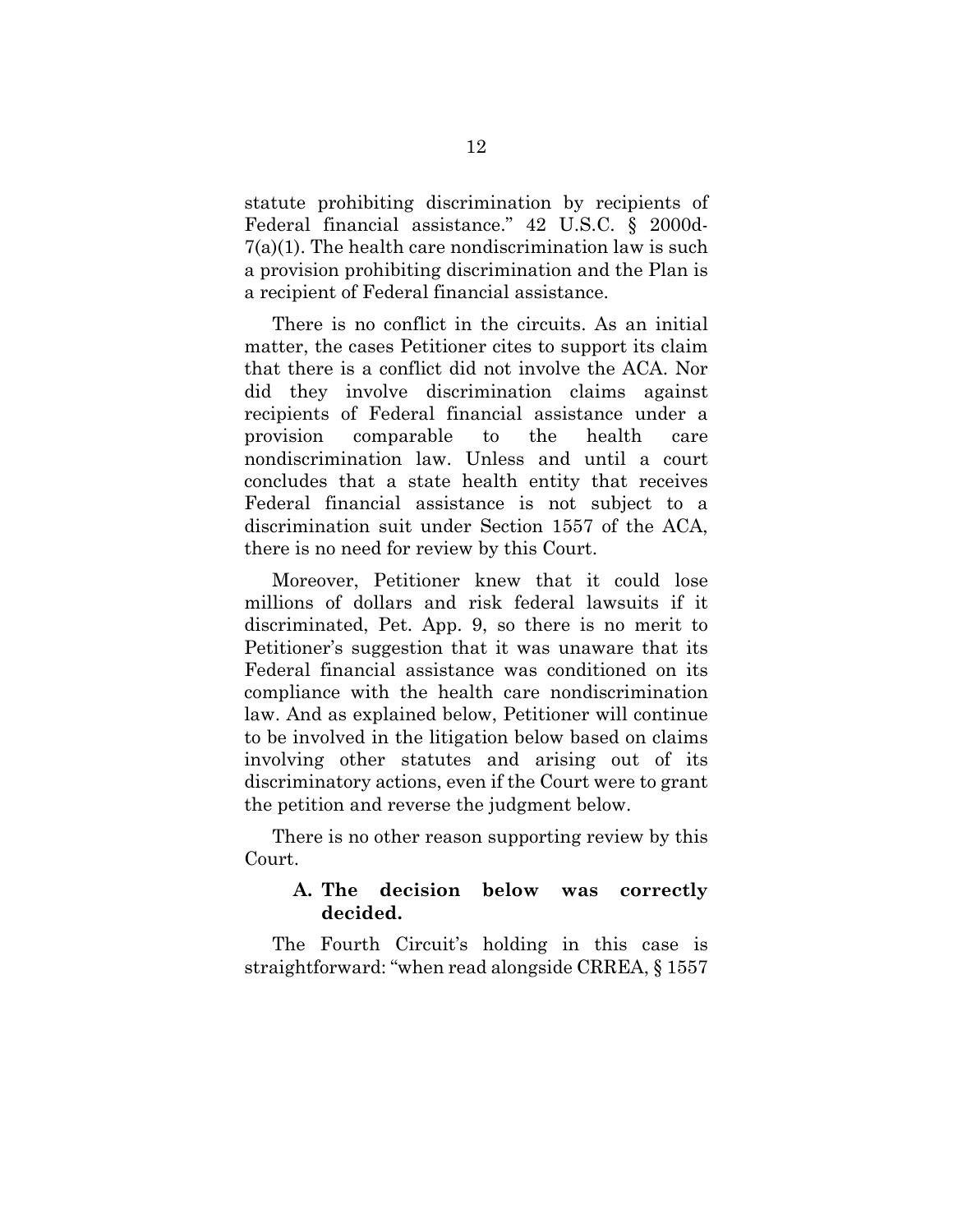clearly conditions the receipt of federal funds upon [the Plan's] waiver of sovereign immunity against suits for money damages." Pet. App. 13. The Fourth Circuit correctly decided this question of first impression in any circuit court by faithfully applying this Court's precedents and the laws enacted by Congress.

1. The Fourth Circuit properly applied the canons of statutory interpretation in interpreting the health care nondiscrimination law in conjunction with CRREA.

The health care nondiscrimination law was enacted as Section 1557 of the ACA. And as Judge Díaz explained, "the phrase 'prohibiting discrimination by recipients of Federal financial assistance' [in CRREA's residual clause] modifies the entire preceding integrated clause, 'provisions of any other Federal statute,' rather than the word 'statute' alone." Pet. App. 38. Indeed, reading CRREA's text such that the phrase "prohibiting discrimination by recipients of Federal financial assistance" modifies only the word "statute" would render "the provisions of" superfluous. Pet. App. 40. "One can't violate a statute without violating one (or more) of its provisions." *Ibid*. Accordingly, state health plans waive their Eleventh Amendment immunity from suit under Section 1557 by choosing to receive Federal financial assistance.

Contrary to Judge Agee's contention, the last antecedent rule does not negate this reasoning. Indeed, such a "canon doesn't apply when 'the modifier directly follows a concise and 'integrated' clause.'" Pet. App. 42 (quoting *Cyan, Inc. v. Beaver Cnty. Emps. Ret. Fund*, 138 S.Ct. 1061, 1077 (2018)). As Judge Díaz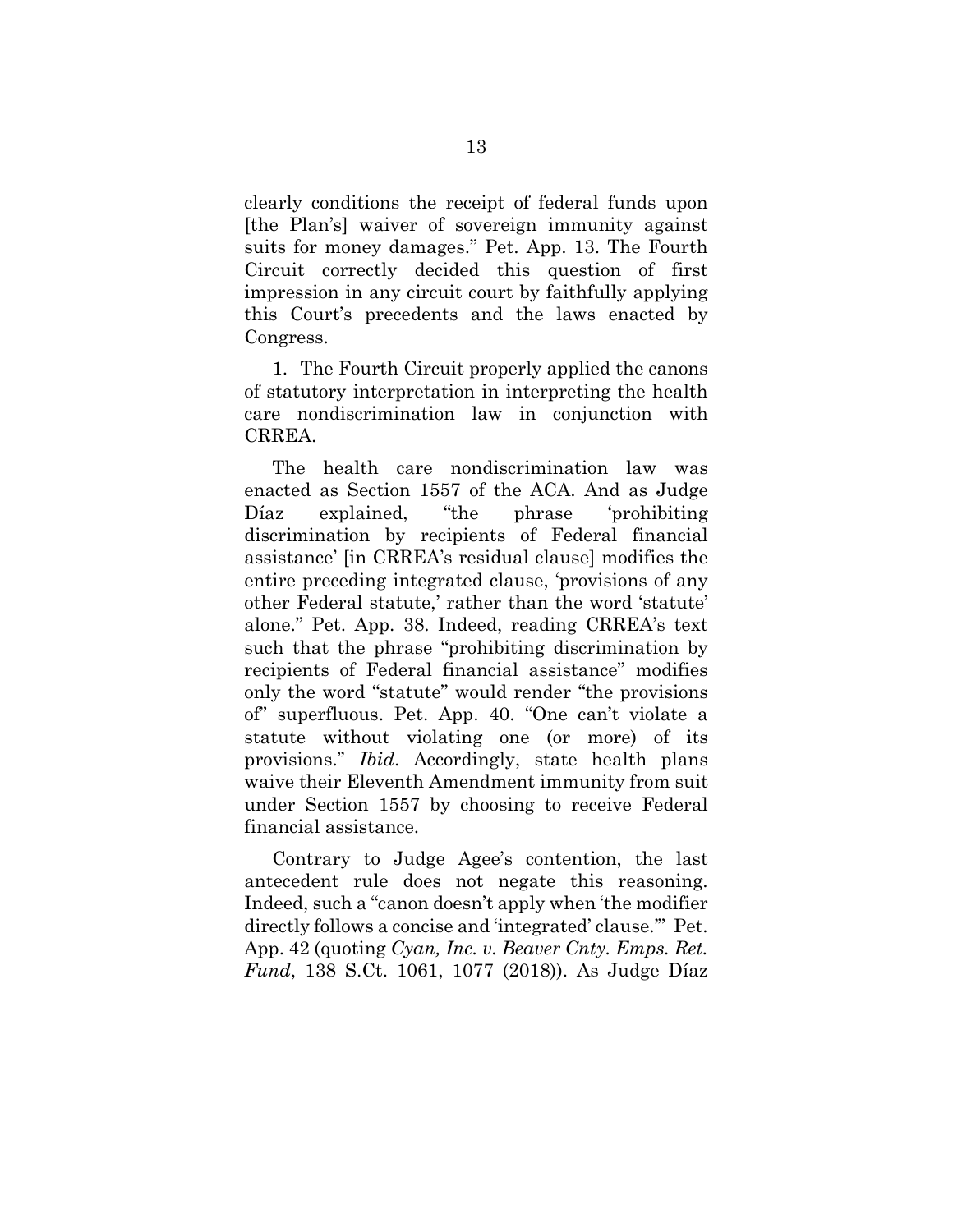observed, "the phrase 'the provisions of any other Federal statute' hangs together as a unified whole, referring to a single thing (a type of provision)." Pet. App. 42 (citations and alterations omitted). Simply put, "the most natural way to view the modifier is as applying to the entire preceding clause." *Cyan*, 138 S.Ct. at 1077. This "narrower interpretation is also the most faithful to CRREA's text." Pet. App. 41.[1](#page-22-0) 

The approach advocated by Petitioner would read "the provisions of" out of the phrase "the provisions of any other statute," contrary to the cardinal principle of statutory construction that every word be given effect. See, e.g., *Williams v. Taylor*, 529 U.S. 362, 404 (2000) ("It is … a cardinal principle of statutory construction that we must give effect, if possible, to every clause and word of a statute." (quotation marks omitted)). "[O]ne of the most basic interpretive canons" is "that a statute should be construed so that effect is given to all its provisions, so that no part will be inoperative or superfluous, void or insignificant." *Corley v. United States*, 556 U.S. 303, 314 (2009) (cleaned up).

2. The health care nondiscrimination law is itself a federal statute subject to CRREA, rendering

<span id="page-22-0"></span><sup>&</sup>lt;sup>1</sup> There is no need to decide between the approaches to reading of the residual clause adopted by Chief Gregory and Judge Díaz. Under either, the health care nondiscrimination law, when read in conjunction with CRREA, would provide the requisite waiver of Eleventh Amendment immunity. However, to the extent it is necessary, Judge Díaz's approach could be viewed as the controlling one in the Fourth Circuit given its "narrower" scope. As this Court has observed, "the holding of the Court may be viewed as that position taken by those Members who concurred in the judgments on the narrowest grounds." *Marks v. United States*, 430 U.S. 188, 193 (1977) (quotation marks omitted).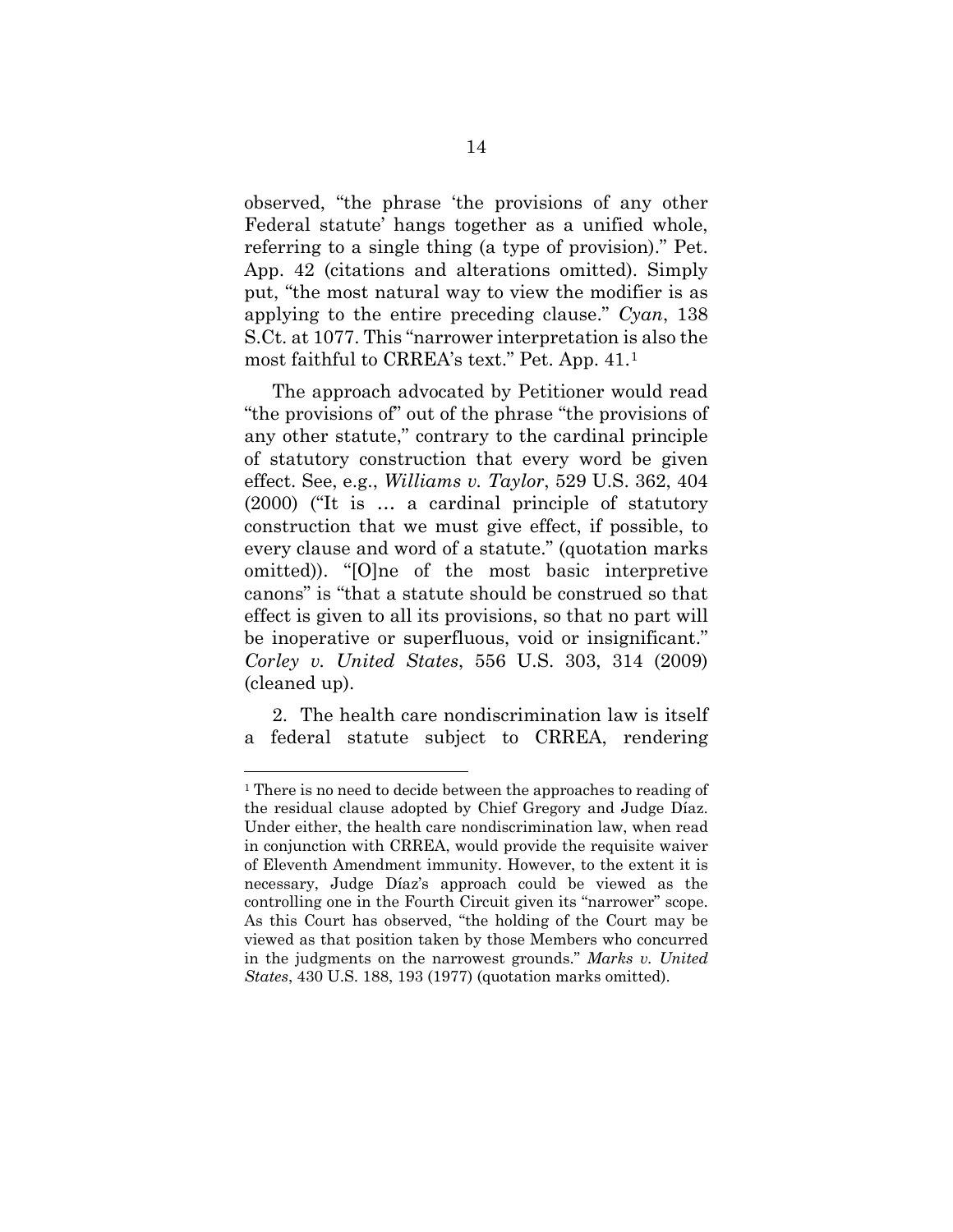unnecessary any discussion of whether the ACA as a whole is solely concerned with prohibiting discrimination. The word "statute" means "[a]n act of the legislature declaring, commanding, or prohibiting something." *Statute*, Black's Law Dictionary (5th ed. 1979). That is exactly what the health care nondiscrimination law is – an act of the legislature prohibiting discrimination of various sorts. To be sure, "a statute may mean a single act of a legislature or a body of acts," "[d]epending upon its context in usage." *Ibid*. But it is neither surprising nor particularly illuminating that the health care nondiscrimination law was passed as part of the ACA, an omnibus piece of legislation. CRREA itself, which all the circuits courts reference as an Act, was enacted as part of the Rehabilitation Act Amendments of 1986. This is a common modern occurrence. For example, the Elder Justice *Act*, 42 U.S.C. § 1397 et seq., was also passed as part of the ACA. Pub. L. No. 111–148, 124 Stat. 119 (Mar. 23, 2010). And the Digital Equity *Act* of 2021, 47 U.S.C. § 1721 et seq., was passed as part of the Infrastructure Investment and Jobs Act. Pub. L. No. 117-58 (Nov. 15, 2021).

3. Moreover, as this Court's precedents direct, it is of no consequence that the waiver of sovereign immunity necessitates the reading of the health care nondiscrimination law alongside CRREA. That is true of every waiver of sovereign immunity under CRREA, including the four statutory provisions listed before the residual clause. CRREA did not amend the *text* of these four other statutes though CRREA was intended to close the loophole of immunity established by some of this Court's decisions, like *Atascadero*. Still, CRREA establishes a clear waiver of immunity from suit under each of these statutes.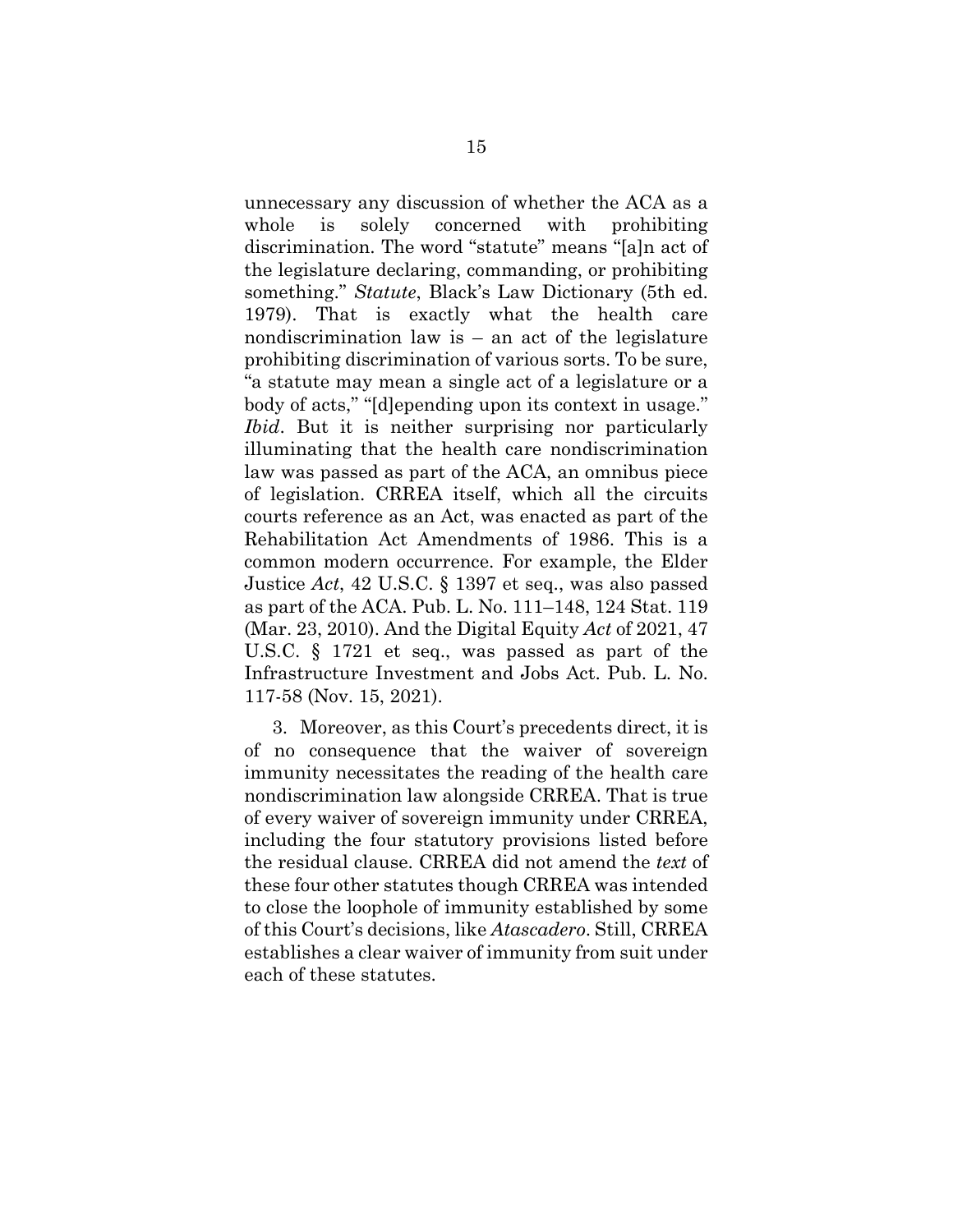This Court has already read several of the statutes *in conjunction* with CRREA to find "the sort of unequivocal waiver that [this Court's] precedents demand." *Lane*, 518 U.S. at 198. For example, in *Franklin*, 503 U.S. at 72, and *Gebser v. Lago Vista Independent School District*, 524 U.S. 274, 284 (1998), this Court noted how Congress effectively conditioned the receipt of Federal financial assistance upon the waiver of sovereign immunity with regard to claims under Title IX.

4. In any event, one can find the requisite waiver of sovereign immunity contained within the health care nondiscrimination law itself based on this Court's Title IX precedents. Per its text, the health care nondiscrimination law incorporates the enforcement mechanisms provided for and available under Title IX. As this Court has recognized, CRREA in effect *amended* Title IX. See *Franklin*, 503 U.S. at 72 (referring to CRREA as one "of the two amendments to Title IX enacted after *Cannon* [*v. Univ. of Chicago*, 441 U.S. 677 (1979)]"); see also *Litman v. George Mason Univ.*, 186 F.3d 544, 549 (4th Cir. 1999).

As Chief Judge Gregory cogently explained, "[t]he enforcement mechanism provided for and available under Title IX is one that permits states receiving federal financial assistance to be haled into court for money damages." Pet. App. 21. Thus, the waiver of sovereign immunity is expressly incorporated into the health care nondiscrimination law.

It is irrelevant that the health care nondiscrimination law does not make "explicit reference to state sovereign immunity or the Eleventh Amendment." *Dellmuth v. Muth*, 491 U.S. 223, 233 (1989) (Scalia, J., concurring). As Justice Scalia noted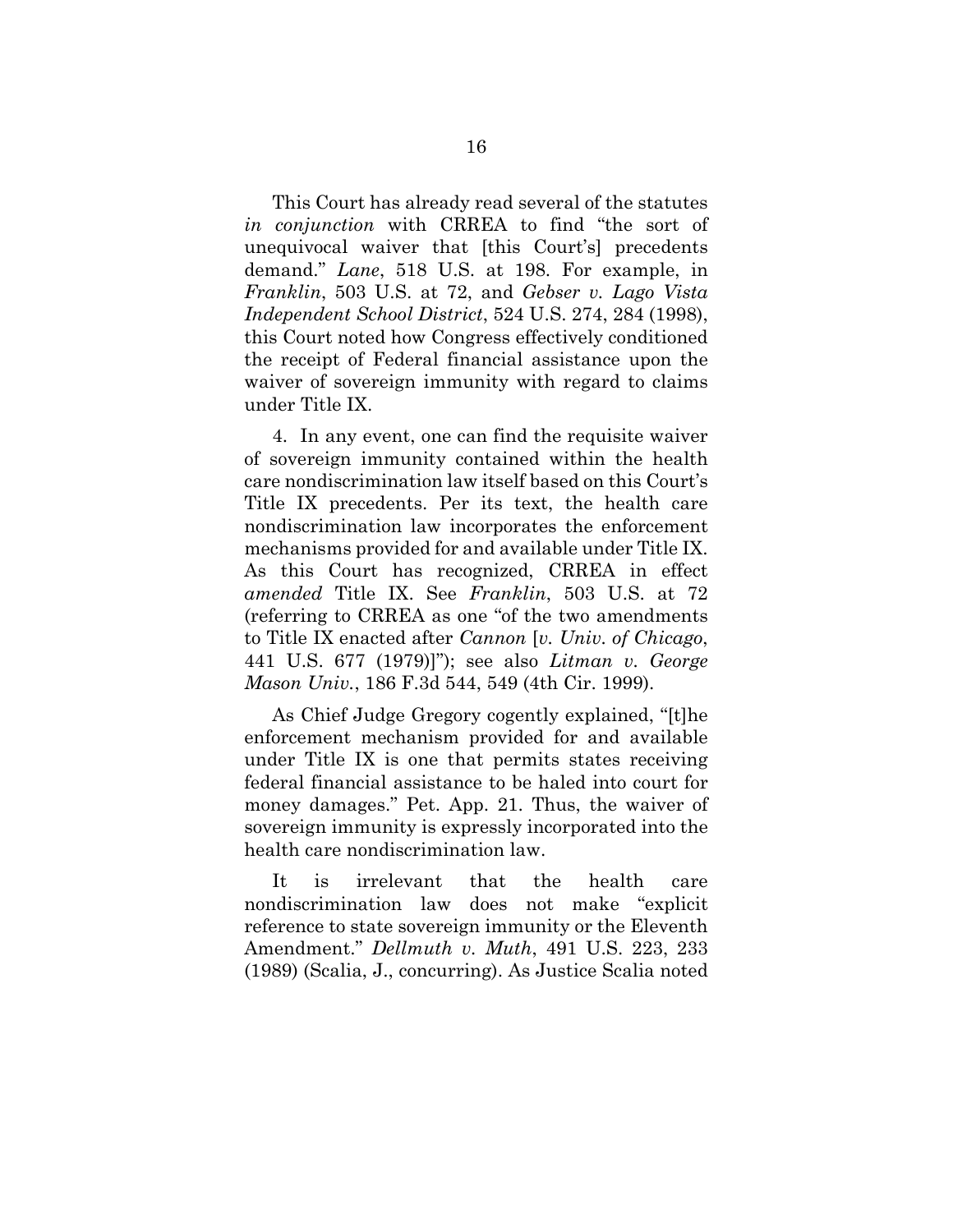in his controlling opinion in *Dellmuth*, what is necessary for "congressional elimination of sovereign immunity" is "statutory text that clearly subjects States to suit for monetary damages," which can occur "without explicit reference to state sovereign immunity or the Eleventh Amendment." *Ibid*.

Here, that statutory text is clear and unambiguous given CRREA's amendment of Title IX and the health care nondiscrimination law's incorporation of Title IX's enforcement mechanisms.

5. Finally, any debate about whether "provision" or "statute" is the "last antecedent" before the phrase "prohibiting discrimination by recipients of Federal financial assistance" does not matter because the literal text of the residual clause plainly covers discrimination under either approach. Judge Agee's approach, in contrast, requires substantial amendment of the text. In his view, Congress meant to add "and nothing else" to the residual clause, so that it covered only statutes "prohibiting discrimination by recipients of Federal financial assistance *and nothing else.*" But Congress did not write the statute that way. And there is no sound reason to think that Congress wanted to provide for federal court review of discriminatory behavior by recipients of Federal financial assistance only when that is the only conduct addressed by a statute.

## <span id="page-25-0"></span>**B. No conflict exists among the lower courts.**

Contrary to Petitioner's claim, no conflict exists among the lower courts on the question presented.

1. "Every circuit to consider the question—and all but one regional circuit has—agrees that [CRREA]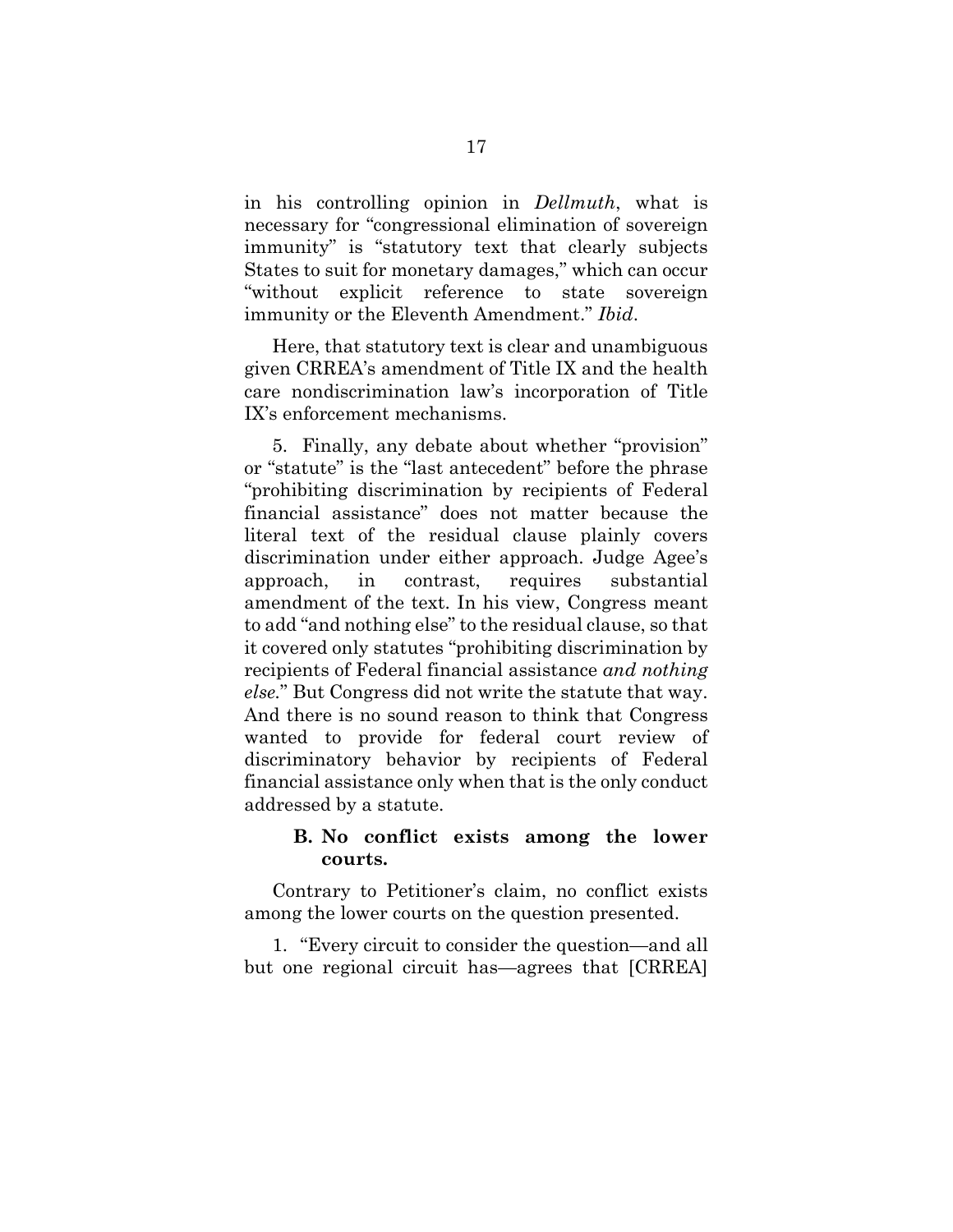validly conditions federal funds on a recipient's waiver of its Eleventh Amendment immunity." *Gruver v. Louisiana Bd. of Supervisors for Louisiana State Univ. Agric. & Mech. Coll.*, 959 F.3d 178, 181 (5th Cir. 2020), *cert. denied sub nom. Bd. of Supervisors of Louisiana State Univ. & Agric. & Mech. Coll. v. Gruver*, 141 S.Ct. 901 (2020). Accordingly, there is no disagreement that, under CRREA, a recipient of federal funds waives its Eleventh Amendment immunity from suits alleging discrimination in violation of a nondiscrimination provision in a separate statute that prohibits discrimination by recipients of Federal financial assistance.

2. And, most relevant here, every federal court to have considered whether a state entity operating a health program or activity waives its sovereign immunity from suit under health care nondiscrimination law when it receives Federal financial assistance has answered the question in the affirmative. In addition to the Fourth Circuit, this includes a multitude of federal district courts. See, e.g., *Fain v. Crouch*, No. 3:20-cv-00740, 2021 WL 2004793, at \*4 (S.D.W. Va. May 19, 2021) ("In sum, the Court finds that West Virginia waived its immunity from suit under Section 1557 by accepting federal assistance under the ACA, as provided by Section 1003's Residual Clause."); *Michelle v. California Dep't of Corr. & Rehab.*, No. 1:18-CV-01743, 2021 WL 1516401, at \*11 (E.D. Cal. Apr. 16, 2021) ("Thus, by receiving federal funds …, CDCR and CCHS waived their immunity from suit for violations of ACA's nondiscrimination provision."), *report and recommendation adopted sub nom. Concepcion v. California Dep't of Corr. & Rehab.*, No. 1:18-CV-01743, 2021 WL 3488120 (E.D. Cal. Aug. 9, 2021); *Kadel v.*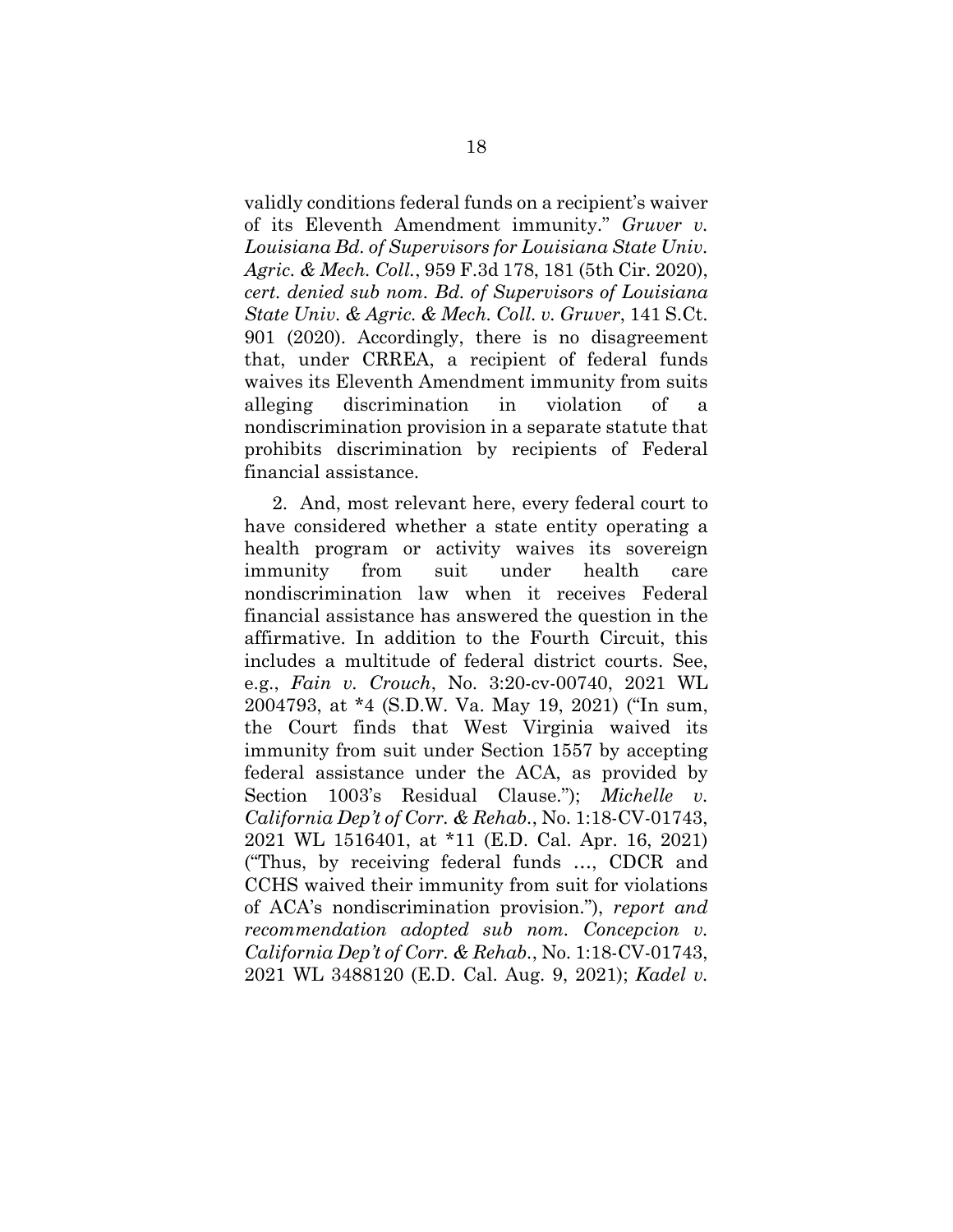*Folwell*, 446 F.Supp.3d 1, 17 (M.D.N.C. 2020) ("In sum, the Court concludes that Section 1557, when read in conjunction with CRREA, effectuates a valid waiver of sovereign immunity."), *aff'd sub nom. Kadel v. N. Carolina State Health Plan for Tchrs. & State Emps.*, 12 F.4th 422 (4th Cir. 2021), as amended (Dec. 2, 2021); *Boyden v. Conlin*, 341 F.Supp.3d 979, 998 (W.D. Wis. 2018) (noting that, under 42 U.S.C. § 2000d-7(1), "the State's acceptance of federal funds acts as a waiver of immunity" and that "Section 1557 of the ACA is such a federal statute prohibiting discrimination against an entity receiving federal financial assistance"); *Esparza v. Univ. Med. Ctr. Mgmt. Corp.*, No. 17-cv-04803, 2017 WL 4791185, at \*8 (E.D. La. Oct. 24, 2017) ("§ 2000d-7 is an example of a valid waiver of state sovereign immunity, and the plain text of § 1557 fits within the four corners of that waiver. So yes, Congress does indeed know how to draft an effective waiver—and Congress did so with § 1557." (internal citations omitted)); cf. *Edmo v. Idaho Dep't of Corr.*, No. 1:17-CV-00151, 2018 WL 2745898, at \*1 (D. Idaho June 7, 2018) (affirming state's liability to private suit under Section 1557 and denying motion to dismiss without expressly considering sovereign immunity); *Huffman v. Univ. Med. Ctr. Mgmt. Corp.*, No. 17-cv-04480, 2017 WL 4960268, at \*2 (E.D. La. Nov. 1, 2017) ("Section 1557 of the ACA extends the protections of Section 504 of the Rehabilitation Act to entities associated with the government in the context of the ACA.")[.2](#page-27-0) 

Petitioner cannot point to any decision holding to

<span id="page-27-0"></span><sup>2</sup> Prior to this case, neither the Fourth Circuit "nor any of [its] sister circuits ha[d] addressed the relationship between CRREA and § 1557." Pet. App. 22.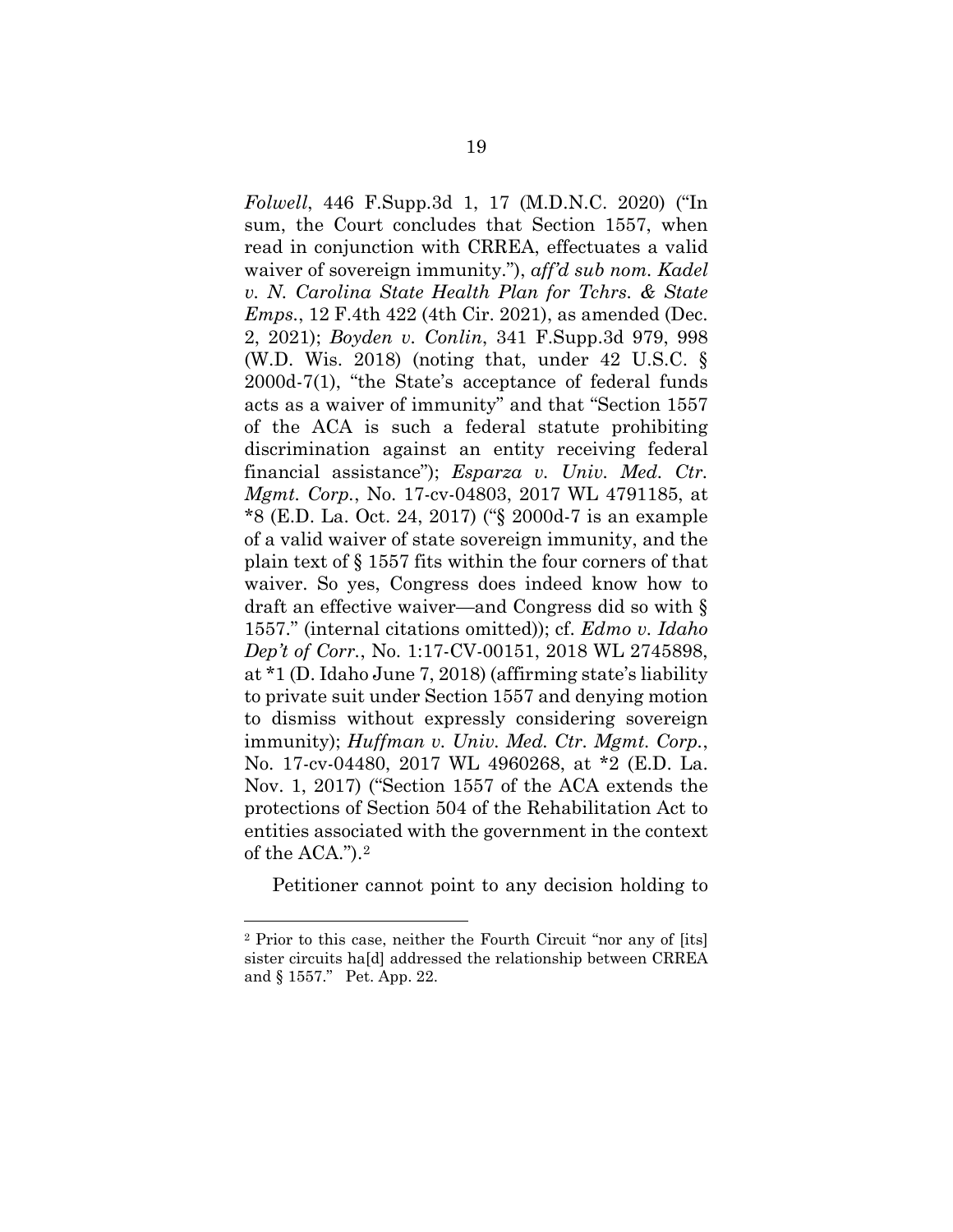the contrary because no conflict exists among the lower courts on this issue.

In light of the present unanimous agreement that state health entities, like the Plan, waive their Eleventh Amendment immunity from discrimination suits under the health care nondiscrimination law by accepting Federal financial assistance, there is no need for further review by this Court.

3. Petitioner seeks to fabricate a conflict among the lower courts by arguing that the Fourth Circuit's decision below conflicts with decisions of the Fifth and Tenth Circuits that do not involve the health care nondiscrimination law. That is not the case, however.

a. Petitioner argues that the Fourth Circuit's decision conflicts with the Fifth Circuit's statement in *dicta* that CRREA's "residual clause reaches only 'statutes that deal *solely* with discrimination by recipients of federal financial assistance.'" Pet. at 18, quoting *Sullivan v. Texas A&M Univ. Sys.*, 986 F.3d 593, 597 (5th Cir. 2021), *cert. denied*, 142 S.Ct. 216 (2021). *Sullivan*, in turn cited to the Fifth Circuit's decision in *Cronen v. Texas Department of Human Services*, 977 F.2d 934, 937 (5th Cir. 1992). But Petitioner misreads both *Cronen* and *Sullivan*.

As Judge Díaz explained, "[t]he plaintiff [in *Cronen*] didn't allege discrimination; rather, he alleged that the state violated the [Food Stamp] Act [, 7 U.S.C. § 2011 et seq.,] by refusing to allow him to deduct certain expenses from his income for purposes of computing his food stamp benefits," Pet. App. 35, and then claimed Eleventh Immunity was waived under CRREA because the Food Stamp Act contained a provision requiring "certification of applicant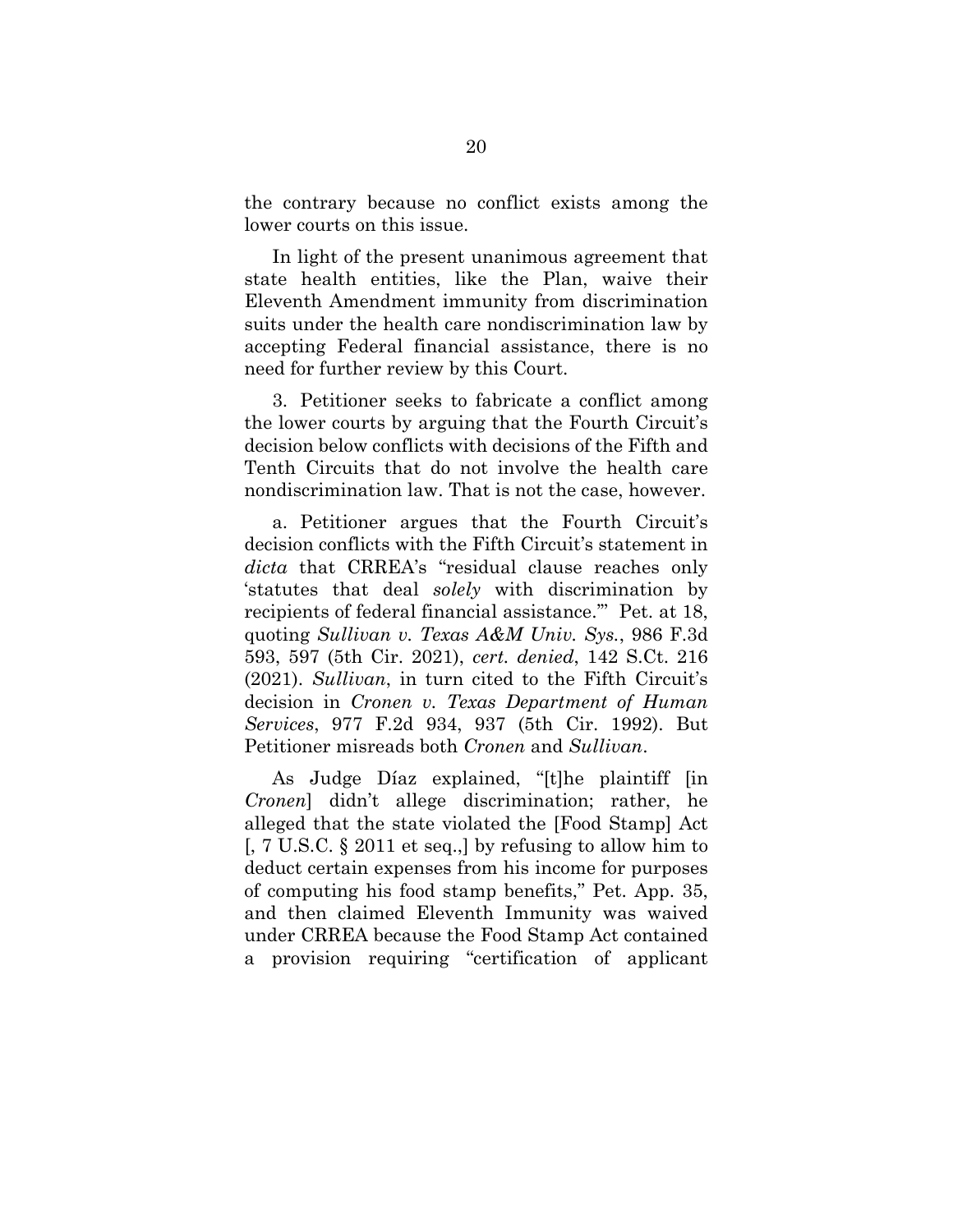households for the food stamp program" not to discriminate. *Cronen*, 977 F.2d at 937. But, as the Fifth Circuit noted, "the [Food Stamp] Act is not the kind of statute Congress was referring to in [CRREA]." *Id.* at 938. For one, the violation for which the plaintiff sued did not arise from an antidiscrimination provision of any kind. For another, unlike Section 1557, Title IX, Title VI, the Rehabilitation Act, and the Age Discrimination Act of 1975, no provision of the Food Stamp Act targetedly prohibits discrimination based on a protected characteristic by a recipient of Federal financial assistance.

The same is true with regard to the Fifth Circuit's decision in *Sullivan*. That case addressed whether sovereign immunity was waived under CRREA for claims under the Americans with Disabilities Act ("ADA"), 42 U.S.C. § 12101 et seq., and the Family and Medical Leave Act ("FMLA"), 29 U.S.C. § 2601. Relying on *Cronen*, the Court noted that the statutes covered by CRREA "all limit their substantive antidiscrimination provisions to recipients of federal funding." *Sullivan*, 986 F.3d at 597. The Fifth Circuit in *Sullivan* thus held that "Title I of the ADA does not fall within the residual clause of  $\S$  2000d-7(a)(1)" because "Title I's substantive provisions prohibit discrimination by a wide range of entities, not just those receiving federal funding." *Id.* at 598. The Fifth Circuit further noted that, "[l]ike the ADA, the FMLA's substantive provisions cover a far broader range of entities than 'recipients of Federal financial assistance.'" *Ibid*.; see also Pet. 45–46.

Notably, neither the ADA nor the FMLA are federal statutes enacted pursuant to the Spending Clause, unlike the health care nondiscrimination law,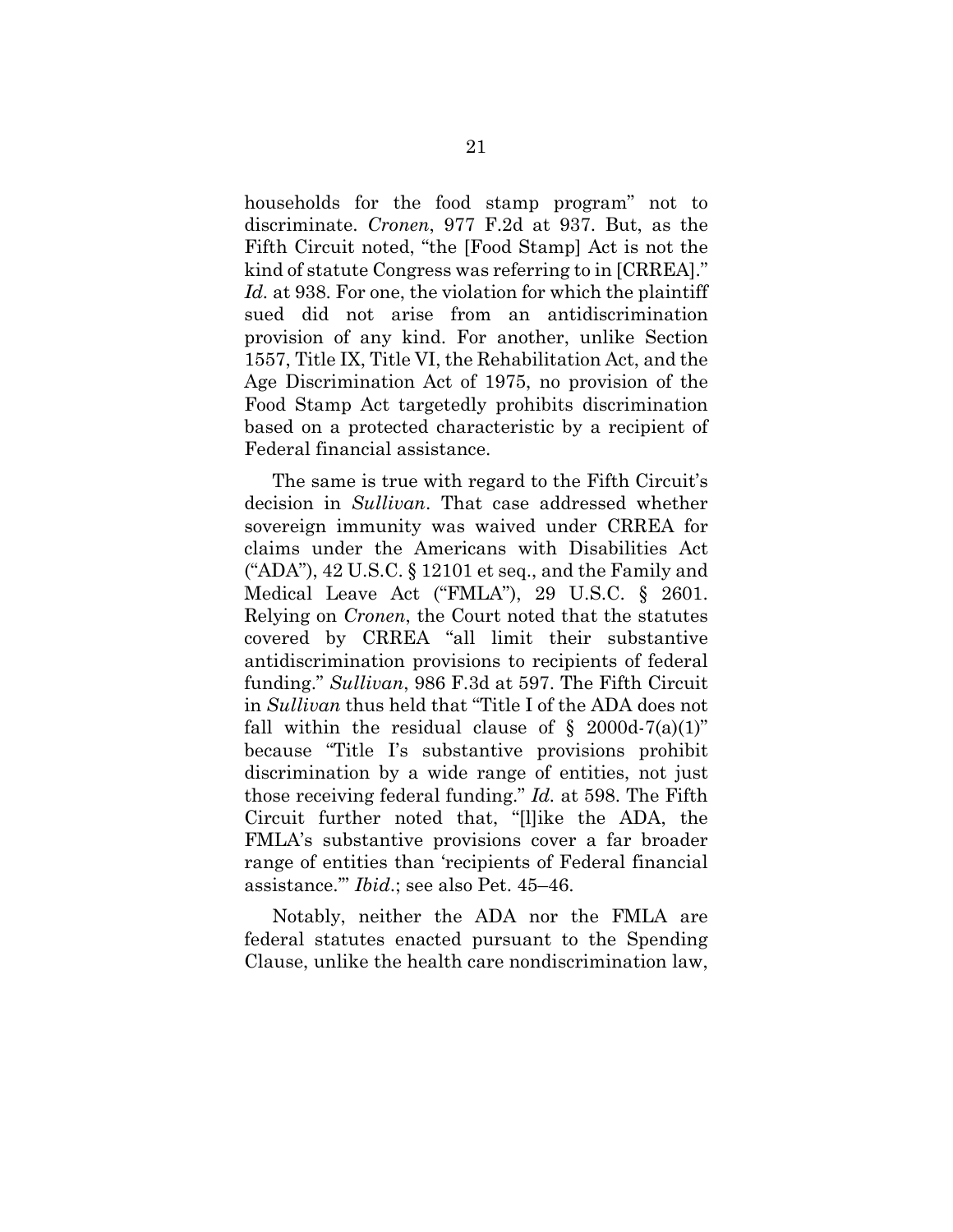Title IX, Title VI, the Rehabilitation Act, and the Age Discrimination Act of 1975.

b. Petitioner also argues that the decision below conflicts with the Tenth Circuit's decision in *Levy v. Kansas Department of Social & Rehabilitation Services*, 789 F.3d 1164 (10th Cir. 2015). Once again, Petitioner is mistaken. In *Levy*, the Tenth Circuit addressed whether CRREA effectively waived sovereign immunity for claims of discrimination under the ADA. In doing so, the Tenth Circuit held that sovereign immunity was not waived because a) the ADA was not one of the statutes listed in CRREA; and b), most relevant here, the ADA did not fall within CRREA's residual because its nondiscrimination provision has "a much broader focus" than those of the statutes covered by CRREA, which apply solely to recipients of federal financial assistance. *Id.* at 1170. That is true, in large part, because the ADA is not legislation enacted pursuant to the Spending Clause.

Indeed, the Tenth Circuit noted that the Rehabilitation Act, for which sovereign immunity is waived under CRREA, and the ADA "were enacted for slightly different purposes and under wholly different provisions of the Constitution." *Ibid.* (citing *Shotz v. City of Plantation, Fla.*, 344 F.3d 1161, 1174–75 (11th Cir. 2003) (noting that the ADA was enacted pursuant to the Fourteenth Amendment and the Rehabilitation Act was enacted pursuant to the Spending Clause)).

Moreover, as the district court below rightly observed, "the provision analyzed by the Tenth Circuit in that case—Section 12203 of the Americans with Disabilities Act—neither mentions federal funding nor the statutes named in CRREA, and therefore could not have provided the link necessary to effectuate a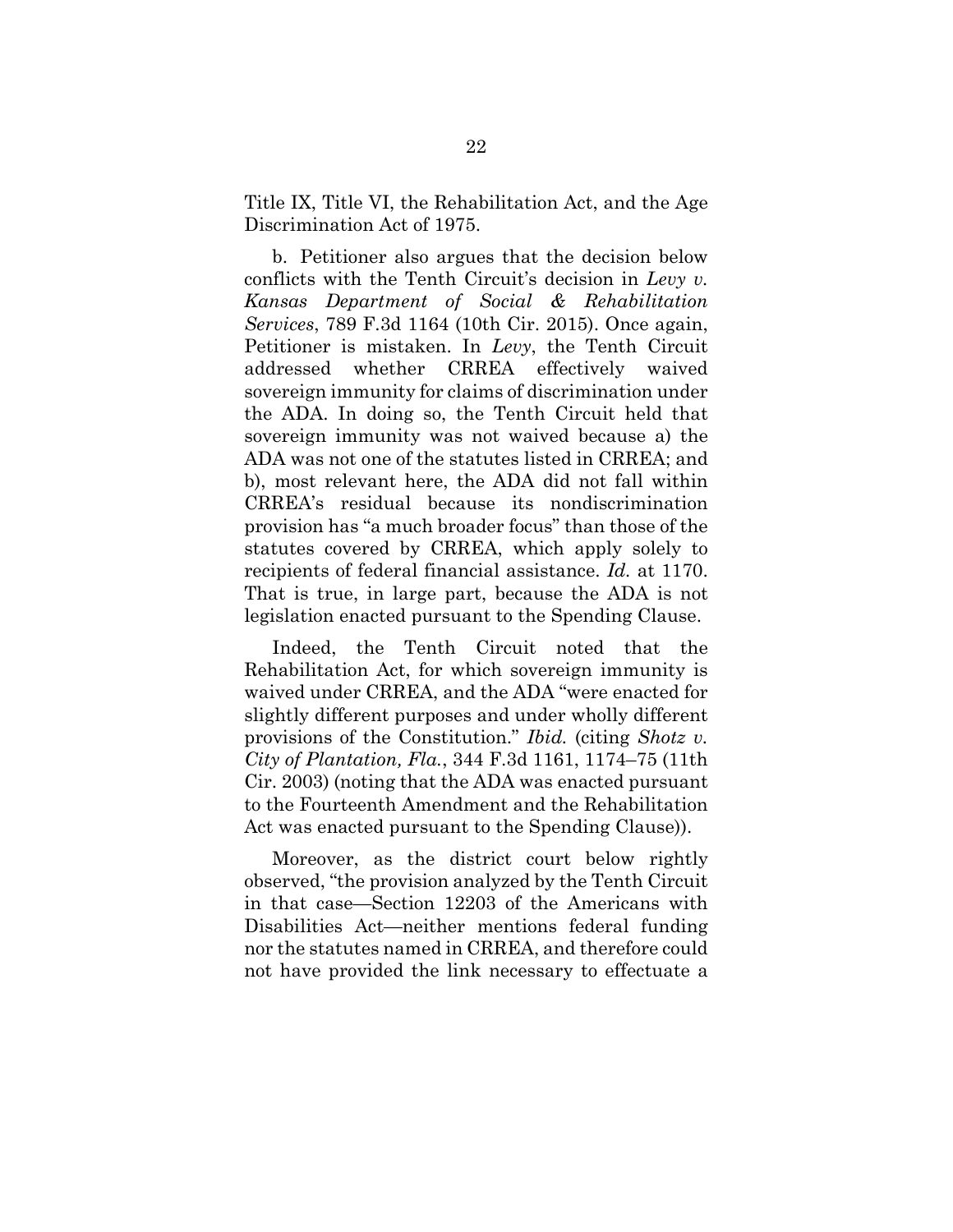waiver." Pet. App. 116, n.8. In fact, the plaintiff in *Levy* did not allege discrimination, but instead claimed that the defendant retaliated against him in violation of ADA, which is what Section 12203 of the ADA addresses. 789 F.3d at 1167; see also Pet. App. 46, n.10.

c. In sum, neither the Fifth Circuit's decisions in *Cronen* and *Sullivan* nor the Tenth Circuit's decision in *Levy* conflict with the Fourth Circuit's decision below. The health care nondiscrimination law is indisputably a federal law prohibiting discrimination by recipients of Federal financial assistance, unlike the statutes at issue in those cases.

As the district court explained, "[l]ike the four statutes named in CRREA, Section 1557 is a nondiscrimination provision which is directly aimed at recipients of federal funding." Pet. App. 116. Judge Diaz, in turn, "join[ed] only those portions of Chief Judge Gregory's opinion that affirm the district court's reasoning." Pet. App. 49-50. Therefore, the Fourth Circuit's decision does not extend beyond suits alleging discrimination by a recipient of federal funding. The Fifth and Tenth Circuits have not held to the contrary.

Petitioner's claim of a conflict in the circuits depends on the erroneous contention that Fourth Circuit held that CRREA's waiver encompasses *any* provision of a federal statute if that federal statute prohibits discrimination by recipients of federal funds. Pet. 21 (referring to the "panel opinion"), 23 (referring to "the panel's broad interpretation").[3](#page-31-0) But Judge Díaz

<span id="page-31-0"></span><sup>3</sup> Petitioner's reliance (see Pet. 13) on Chief Judge Gregory's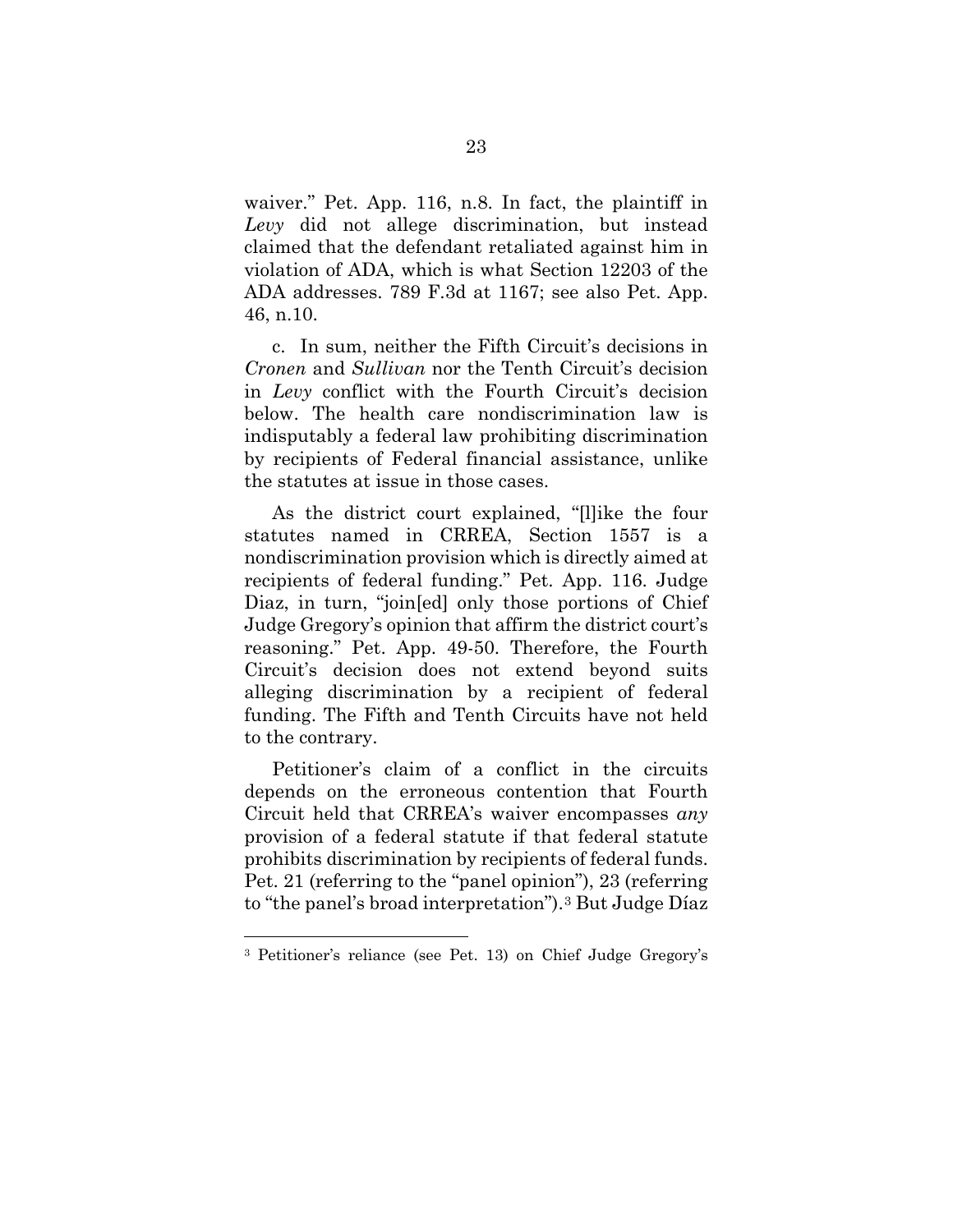wrote separately to note that, in his view, the "correct[] reading [of CRREA's residual clause] is that Congress sought to waive sovereign immunity for claims brought under statutory *provisions* that target discrimination by recipients of federal financial assistance." Pet. App. 34 (emphasis in original). The Fourth Circuit's decision therefore does not extend beyond the ability of a plaintiff to bring a claim of *discrimination* under the provision of a federal statute prohibiting discrimination by a recipient of Federal financial assistance.

This view, and the Fourth Circuit's holding, is also consistent with the "commonsense canon of *noscitur a sociis*—which counsels that a word is given more precise content by the neighboring words with which it is associated." *United States v. Williams*, 553 U.S. 285, 294 (2008). Here, the residual clause is applicable to statutory provisions prohibiting discrimination by recipients of Federal financial assistance that are similar to Title IX, Title VI, § 504 of the Rehabilitation Act of 1973, and the Age Discrimination Act of 1975. As the district court and the Fourth Circuit emphasized, the health care nondiscrimination law is very much like the other four statutes listed in CRREA. Pet. App. 22–23, 116–117; see also *Sossamon*, 563 U.S. at 292 ("General words, such as the residual clause [], are construed to embrace only objects similar

observation about the Fourth Circuit taking "a different view of the residual clause than two of [its] sisters circuits," Pet. App. 25, n.4, for the proposition that there is conflict among the circuits is unavailing. As noted above, the Fourth Circuit's decision can be read harmoniously with the approach taken by the Fifth and Tenth Circuits in cases involving other statutes. And, in any event, Chief Judge Gregory's opinion on this point is not the controlling opinion. See *supra*, note 1.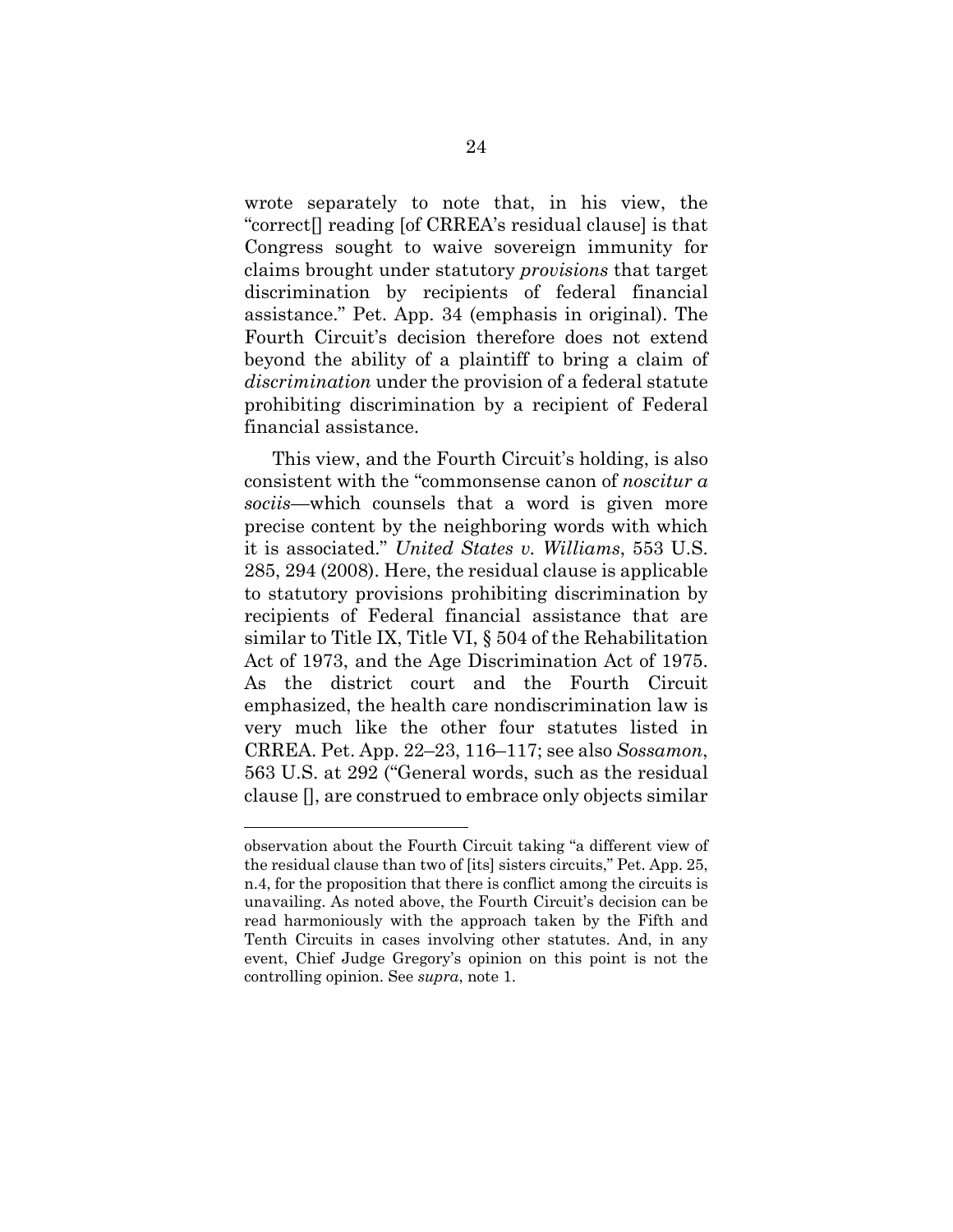in nature to those objects enumerated by the preceding specific words. … [E]ach of the statutes specifically enumerated in CRREA explicitly prohibits 'discrimination.'" (cleaned up)).

Contrary to Petitioner's assertions, the Fourth Circuit's decision is therefore entirely consistent with the Fifth and Tenth Circuits' view that CRREA validly conditioned Federal funding on a recipient's waiver of sovereign immunity with regards to statutes that "limit *their substantive antidiscrimination provisions to recipients of federal funding*." *Sullivan*, 986 F.3d at 597 (emphasis added).

Against this background, it simply is not credible to say that there is a conflict among the lower courts on the issue at hand. To the contrary, the lower courts are of one mind with regard to the question presented.

#### **C. This case is an unsuitable vehicle.**

<span id="page-33-0"></span>This petition presents a poor vehicle for adjudication of the question presented.

1. For one, there is a realistic possibility that this case could become moot with regard to the question presented. Petitioner never moved to stay the judgment of the Fourth Circuit and recently moved for summary judgment on Plaintiffs' claim under the health care nondiscrimination law on other grounds not at issue in the Petition. See Defs.' Mem. in Supp. of Mot. for Partial Summ. J., at 28-32, *Kadel v. Folwell*, No. 1:19-cv-00272-LCB-LPA (M.D.N.C., filed Nov. 30, 2021) (ECF No. 137) (moving for summary judgment on the grounds that the Plan is not a health program or activity under Section 1557 of the ACA). Similarly, Plaintiffs have moved for summary judgment on all their remaining claims in the district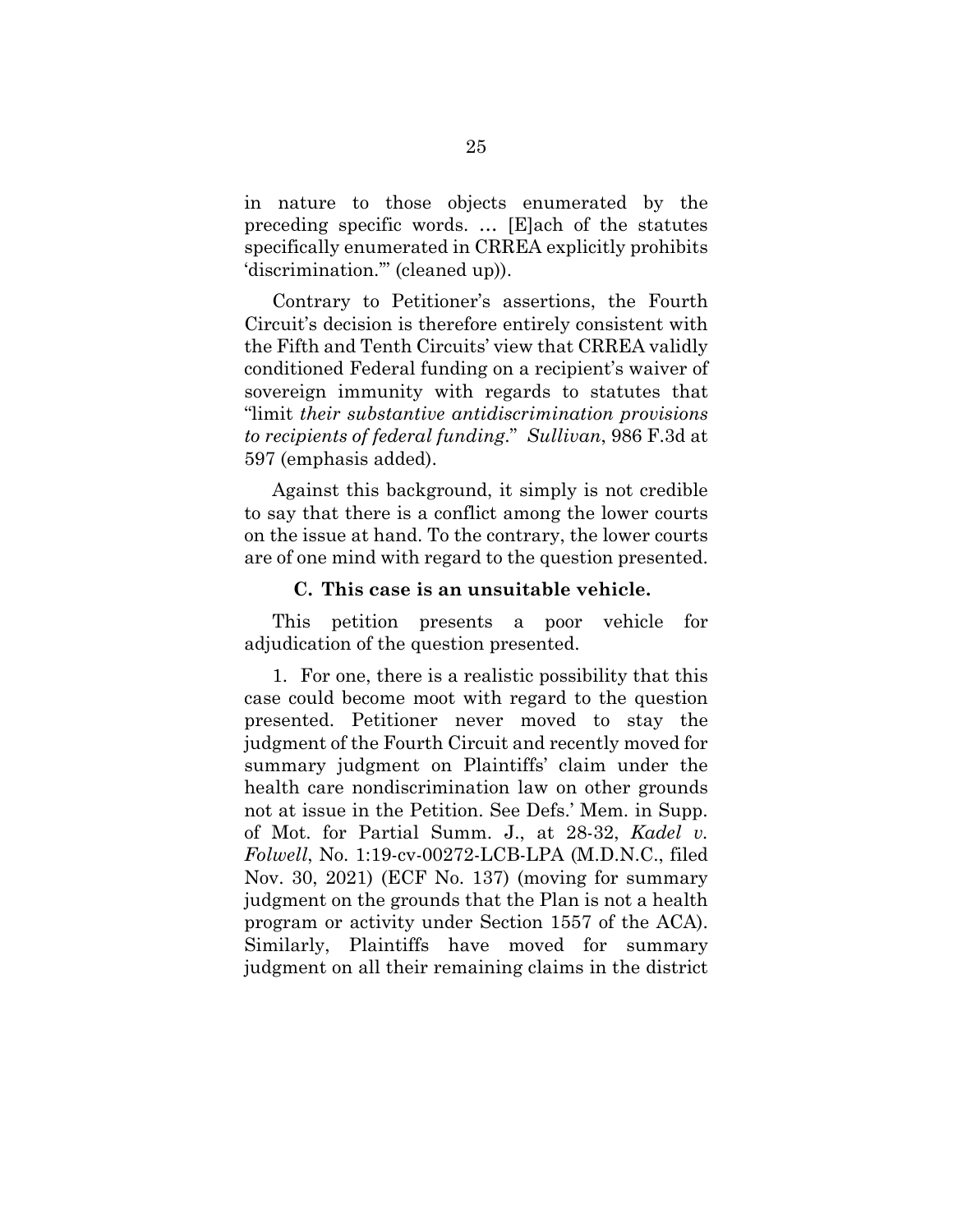court below. See Pls.' Mot. for Summ. J., *Kadel v. Folwell*, No. 1:19-cv-00272-LCB-LPA (M.D.N.C., filed Dec. 20, 2021) (ECF No. 178). There is therefore the possibility that either Petitioner or Plaintiffs could prevail below on other grounds in a manner that renders the question presented moot before this Court has an opportunity to hear the case.

Indeed, such a possibility exists even in the absence of the pending motions for summary judgment, as trial is scheduled in this case for July 2022.

2. Furthermore, while this Court allows interlocutory review of matters involving claims of sovereign immunity because of a "concern that States not be unduly burdened by litigation," *Puerto Rico Aqueduct & Sewer Auth. v. Metcalf & Eddy, Inc.*, 506 U.S. 139, 146 (1993), such a concern is wholly inapplicable here. As Petitioner acknowledges, at least one of the Plaintiffs in the case below has a pending claim against Petitioner under Title VII. Pet. at ii. Thus, regardless of the outcome of this petition, Petitioner will have to participate in the court below and will continue to be "burdened by litigation."

3. Given that review at this time does not have the potential to free Petitioner from the litigation below, the Court would benefit from reviewing the question presented with the advantage of a fully developed record. This Court has cautioned that when evaluating cases involving waiver of sovereign immunity based on the receipt of federal funds, "we must view the statute from the perspective of a state official who is engaged in the process of deciding whether the State should accept federal funds and the obligations that go with those funds." *Sossamon*, 563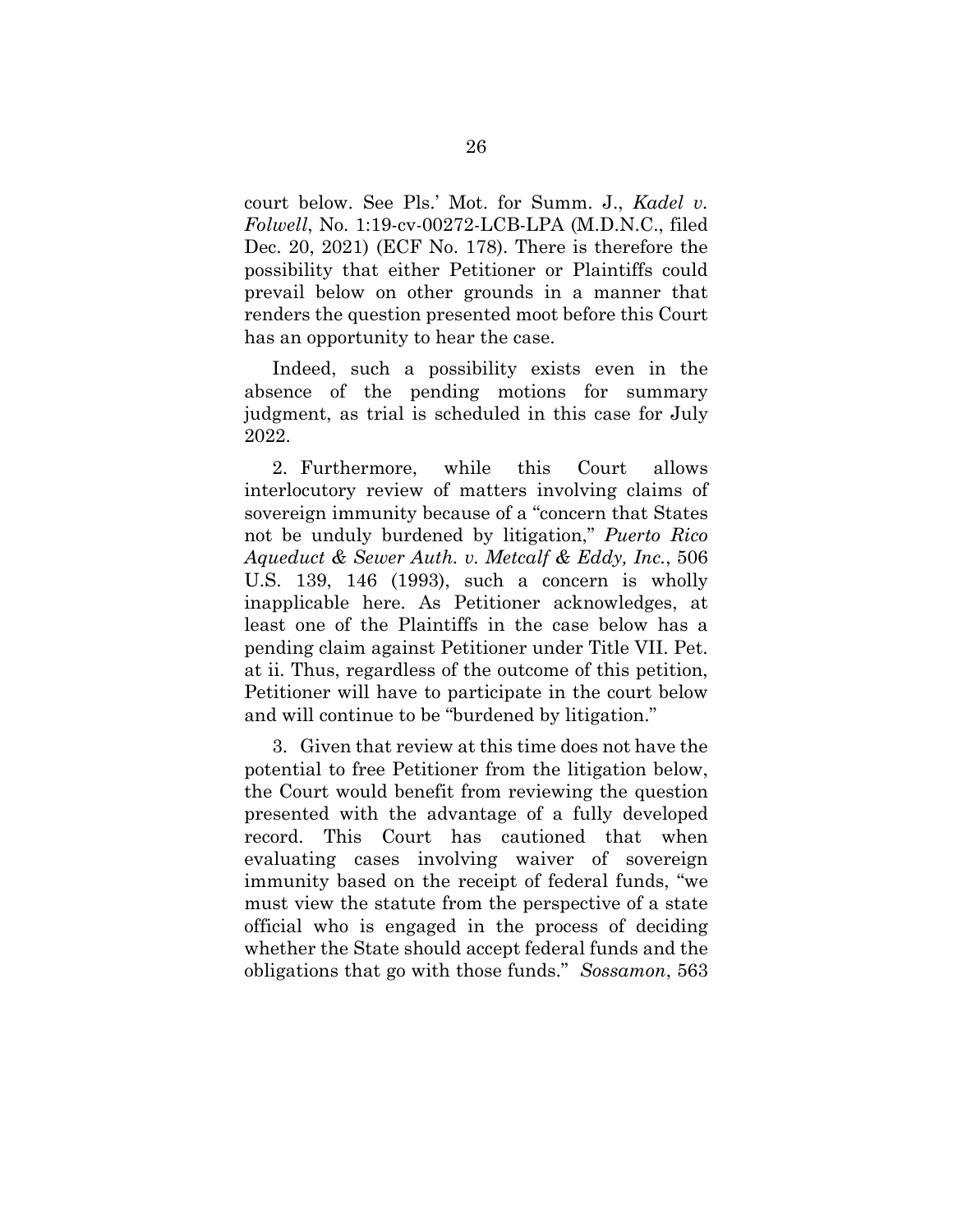### U.S. at 295 (quoting *Arlington Cent. Sch. Dist. Bd. of Educ.*, 548 U.S. at 296 (alterations omitted)).

In addition, Petitioner inaccurately suggests that it was unaware of its potential liability because Congress allegedly provided only "'coy hints'" that it would waive its Eleventh Amendment immunity from suit under the health care nondiscrimination law by accepting Federal financial assistance. Pet. 31 (quoting Pet. App. 90). Not true. See Pet. App. 9. The record below, which is not currently before this Court given the interlocutory nature of the petition, provides greater insight into the perspective of the relevant state officials regarding the Plan's susceptibility to suit under the health care nondiscrimination law. For example, the record below reveals that Petitioner believed that if it did not comply with the health care nondiscrimination law, "the Plan risks losing millions of dollars in federal funding and *could face discrimination lawsuits for non-compliance*." Ex. 37 to Decl. of Amy Richardson in Supp. Pls.' Mot. for Summ. J., *Kadel v. Folwell*, No. 1:19-cv-00272-LCB-LPA (M.D.N.C., filed Dec. 20, 2021) (ECF Nos. 180– 81) (emphasis added); see also Ex. 40 to Decl. of Amy Richardson in Supp. Pls.' Mot. for Summ. J., *Kadel v. Folwell*, No. 1:19-cv-00272-LCB-LPA (M.D.N.C., filed Dec. 20, 2021) (ECF Nos. 180–81) (noting that should the Plan continue to exclude coverage for the treatment of gender dysphoria while receive federal funding could result in "*the possibility of civil action by someone challenging the violation*" (emphasis added)). The record below, currently unavailable to the Court, would therefore be of tremendous assistance in helping the Court to assess the question presented from "the perspective of a state official who is engaged in the process of deciding whether the State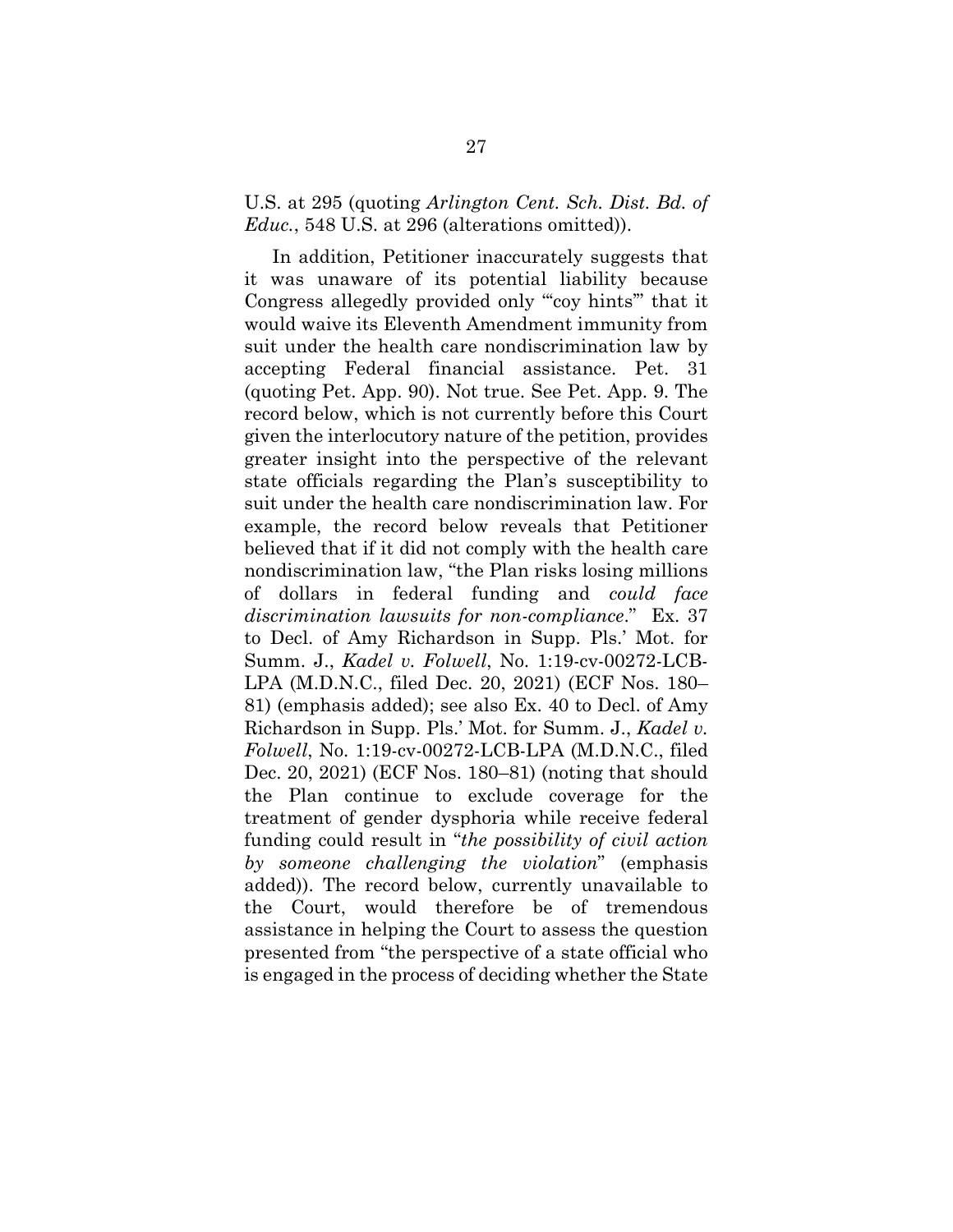should accept federal funds." *Sossamon*, 563 U.S. at 295.

## <span id="page-36-0"></span>**D. While the Fourth Circuit's decision is correct and there is no conflict among the lower courts, further percolation might be informative.**

As noted above, the Fourth Circuit correctly decided the question presented here and its holding is the same as that of every federal district court to have considered the question. Given that "[t]here is presently no conflict of decision within the federal system," there is no reason to grant review. *McCray v.*, 461 U.S. at 962 (Stevens, J., opinion respecting the denial of the petitions for writs of certiorari). Nor is there any reason to think that other courts will come out differently.

However, to the extent that the question presented is one of some recency, further percolation among the lower courts would be informative. Members of this Court "have in many instances recognized that when frontier legal problems are presented, periods of 'percolation' in, and diverse opinions from, state and federal appellate courts may yield a better informed and more enduring final pronouncement by this Court." *Arizona v. Evans*, 514 U.S. 1, 23 n.1 (1995) (Ginsburg, J., dissenting); see also Samuel Estreicher & John E. Sexton, *A Managerial Theory of the Supreme Court's Responsibilities: An Empirical Study*, 59 N.Y.U. L. Rev. 681, 716 (1984) ("The process of percolation allows a period of exploratory consideration and experimentation by lower courts before [this Court] ends the process with a nationally binding rule.").